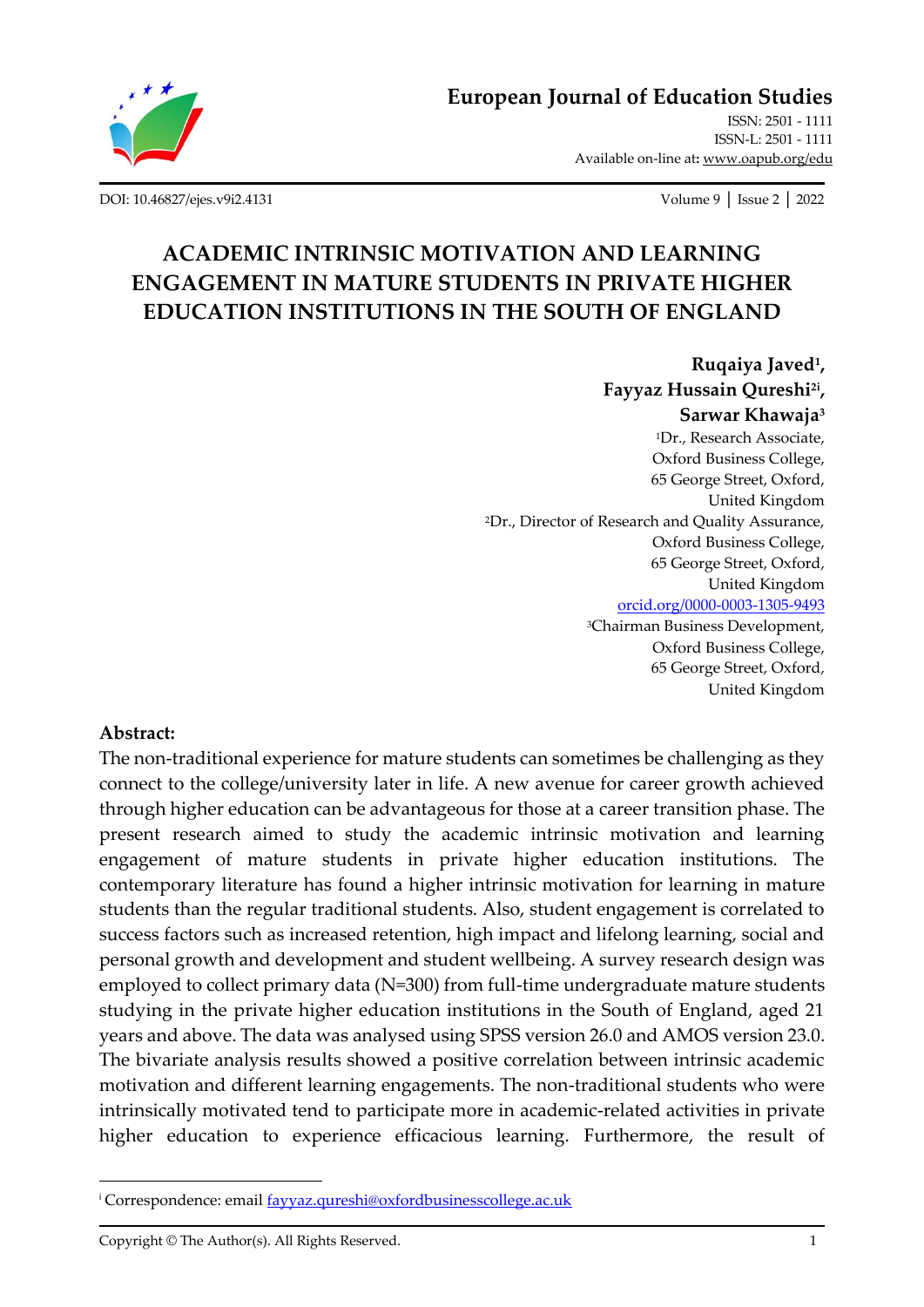exploratory factor analysis yielded a three-factor solution for the 15-item study motivation questionnaire with a reliability of 0.93. The result of confirmatory factor analysis confirmed the hypothesised three-factor model structure of the 15-item university student engagement inventory on mature students with a reliability of 0.85. Hence, both scales confirmed high psychometric properties. The academic needs of mature students must be considered. Colleges/universities should organise nontraditional programmes to enhance their motivation for personal and professional growth through higher studies later in life.

**Keywords:** intrinsic motivation, learning engagement, mature students, private higher education

### **1. Introduction**

The demand for Higher Education (HE) worldwide is growing phenomenal (Middlehurst and Fielden, 2011). According to Fortune Business Insights (2021), the surprisingly growing market will hit \$2,367.51 Billion by 2027. As the demand for higher education has been proliferating, the public sector's lack of financial resources and inability to rapidly expand their provision to meet surprisingly increasing demand has become even more apparent. As a result of the massification of higher education, Private Higher Education has grown in popularity (Qureshi and Khawaja, 2021), and the presence of Private Higher Education Institutions (PrHEIs) is fueling the growth of HE worldwide (Fortune Business Insights, 2021).

A significant change has been witnessed globally in the higher education sector, resulting in an increasing number of students enrolling on different courses. Not all higher education institutions are the same in terms of quality, and ranking this diversification distinguishes HEIs in performance into best and worse (Ziegele & Vught, 2020). This distinction created the image of the HEI, and high ranking and reputed HEIs attract more students than less reputed HEIs. The surprisingly increasing demand for higher education, especially when mature students also want to study. In that context, it becomes unfeasible for most existing public institutions to fulfil increasing demand (Shah & Nair, 2016). The growth of the private higher education (PrHE) provision across many countries has been remarkable (Levy, 2009), and in terms of comparison with public HEIs, the number of students in private institutions is growing faster than in publicly-owned and funded HEIs (Middlehurst and Fielden, 2011). The several factors are responsible for the growth of PrHEIs, such as lack of public funds resulting in unfulfillment of the demands and challenging the public sector to augment its quality by introducing competition from privately funded bodies (Middlehurst, 2016).

An accretion of governing bodies across the globe is designed to affect higher education providers' comportment (Xiaoying & Abbott, 2016). At times, the government policies have significant support in executing the foundation of private higher education providers. For example, the PrHEIs play a significant role in easy access and encourage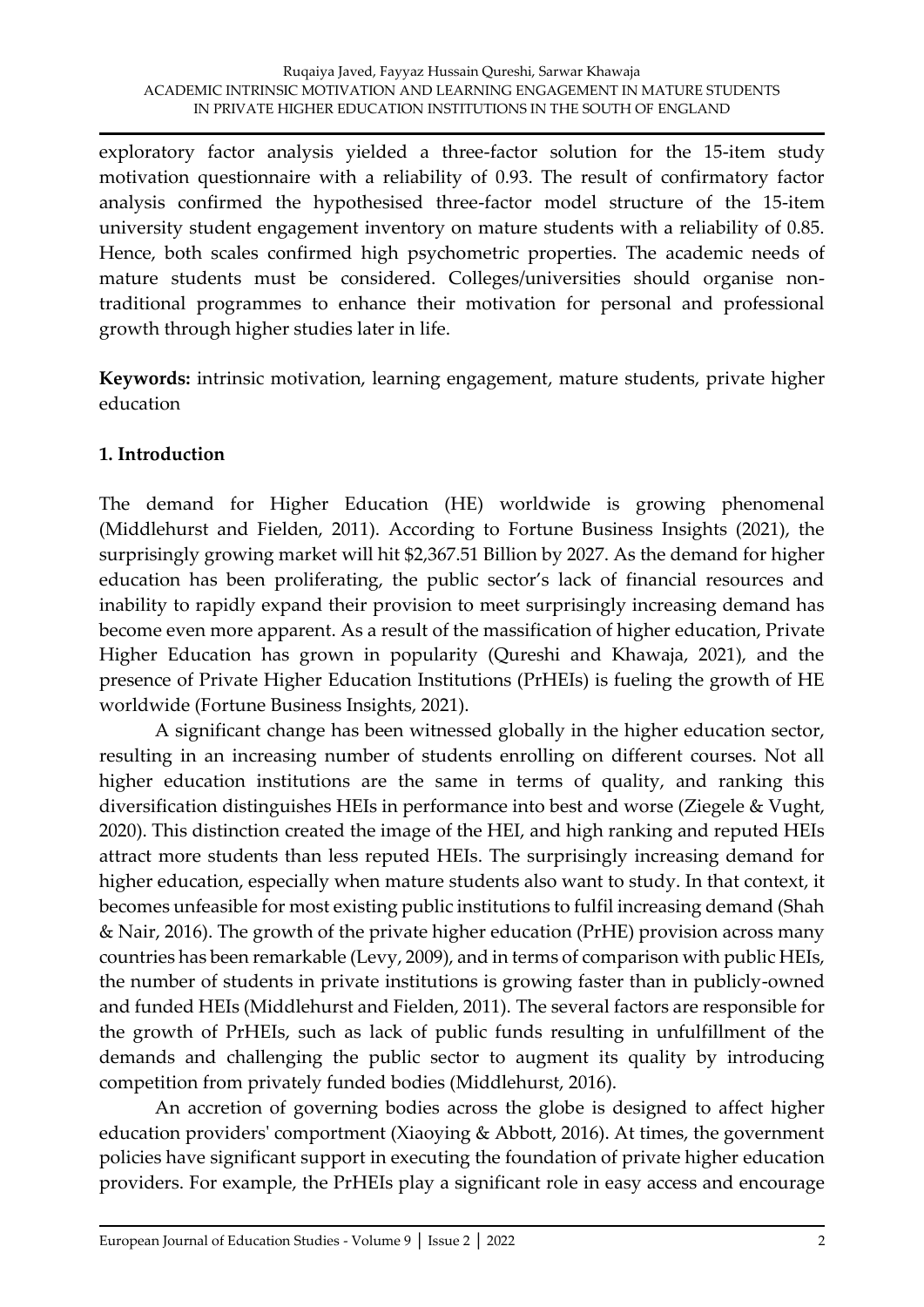students' participation in developing countries. In contrast, many other countries have an increasing number of private HEIs; for example, a decade ago, there was only one private university (The University of Buckingham) in the UK, and now more than ten private universities with awarding powers (Qureshi and Khawaja, 2021). Besides, small private higher education institutions without awarding powers were 674 in 2011 and increased to 732 in 2014, with students between 245,000 and 295,000 students (Shury et al. 2016). The growth of the private HE sector has merely created competition for their public counterparts (Shah & Nair, 2016).

Over the last few years, there has been an increase in mature entrants enrolled in full-time undergraduate courses by 24 per cent for courses starting in 2021 than their parttime counterparts. Also, new female students were found to be mature (26%) compared to (20%) of mature male students (Hubble & Bolton, 2021). Similarly, the academic year 2019/20 reveals the interesting facts about mature students.

It has been reported in the past (2011-2012) that the UK has more than 650 PrHEIs wherein 50.5 per cent are located in London, 20 per cent in South East of England and 30 per cent covers other areas of the UK (Hughes et al., 2013). Also, the PrHEI's choice of student category to be engaged and institutions' educational facilities that students experience were given more importance. More full-time international students were enrolled in business, and administrative studies (66%) than the local UK students (25.1%), and more than 50% of part-time business and administrative students enrolled in PrHEIs. In addition, a significant proportion of mature students over the age of 25 years (65.3%) was reported in the survey-specific study wherein over 60% were already employed (Hughes et al., 2013).

Apparently, the student population in PrHEIs is fairly diverse and inclusive, including students belonging to varied ethnic and age groups getting enrolled in different courses/disciplines (Hughes et al., 2013). The latest data from Higher Education Statistics Agency (HESA) records regarding mature students aged 21 years and above reveals that in the year 2019-2020, approximately 59% of student population covered up the UK member institutions, 44.3 % were enrolled in first undergraduate degree course and Black, Asian and minority ethnic (BAME) student group accounted for approximately 25% as UK permanent residents. It has been reported that young British people from BAME backgrounds have been more likely than their White British peers to join HE for more than three decades (Modood, 1993). It has been also reported that in recent year 2019, 45% Black British young people, 50% British South Asians and 68% British Chinese participated for HE which was a higher rate as compared to White British ethnic group who covered 30% in HE participation (UCAS, [2021\)](https://www.cambridge.org/core/journals/social-policy-and-society/article/what-do-we-know-about-black-and-minority-ethnic-bame-participation-in-uk-higher-education/D603F9ECA65148D8C583653E40DC02EE#r96).

Focusing mainly on the mature students possessing additional financial onuses and prior academic experiences, most PrHEIs are substantially flexible regarding their admission norms.

The reasons behind restarting studies after a long period can be different from the usual career perspective of the non-traditional students and are exceptionally challenging. The choice of PrHEIs may be popular among mature students as these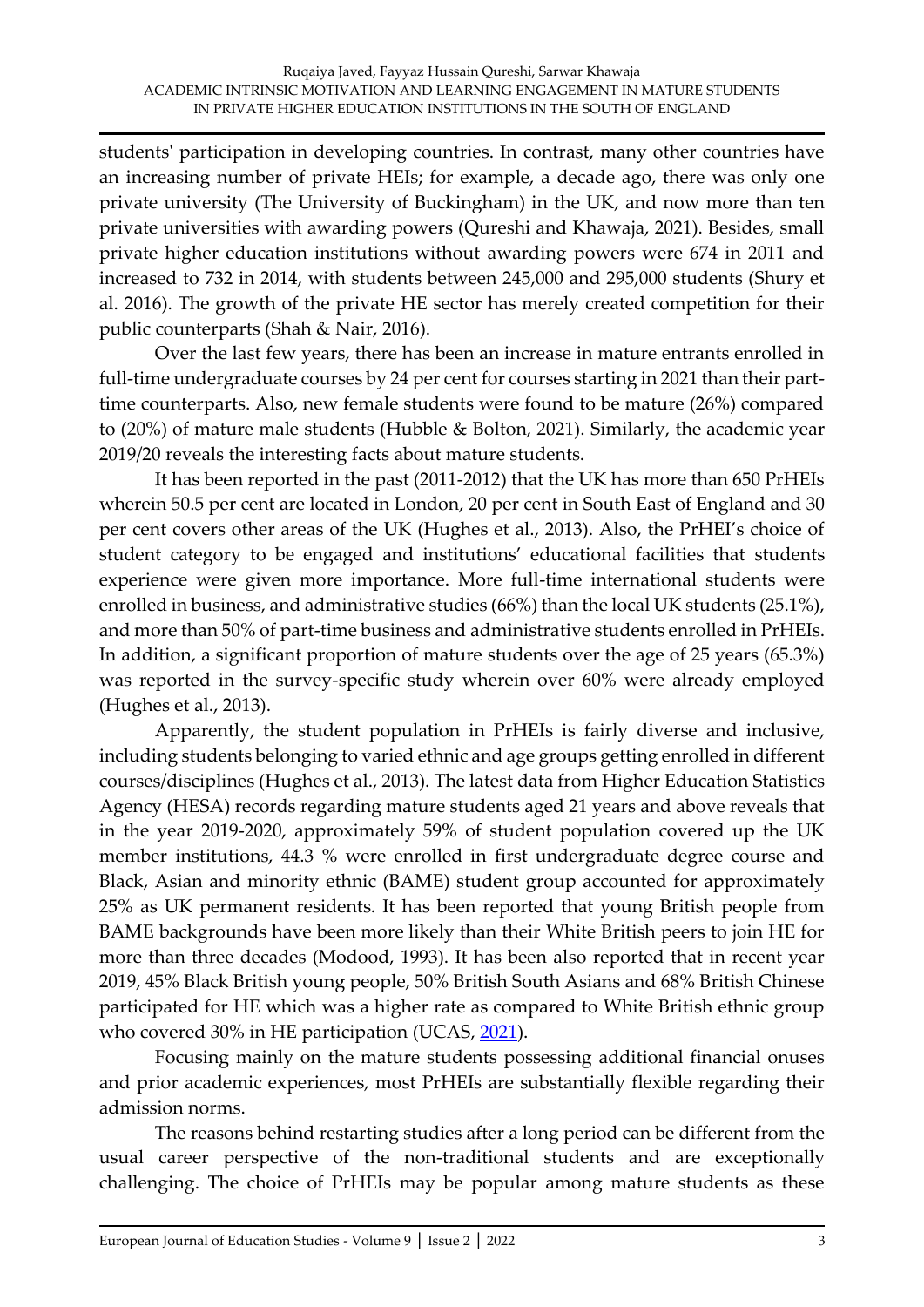institutions provide multiple intakes with fast admission process and quick admission decisions.

Public Higher Education Institution (PuHEIs) usually have one or two intakes, and their admission procedures are lengthy and slow. For some top British HEIs like Cambridge, Oxford, University College London, London School of Economics, London School of Business and Imperial College London, their admission process takes more than a year to finalise the admission. The situation in other normal PuHEIs is not competitive to PrHEIs. For example, Arden University completes admission within a couple of weeks, while London School of Commerce has six (6), and their admission procedures are fast and quick.

| S.NO | <b>Private Higher Education Institute</b>     | No of Intakes |
|------|-----------------------------------------------|---------------|
|      | London School of Commerce                     | h             |
|      | Kaplan International College London           | <sub>6</sub>  |
| 3    | Oxford Business College (OBC)                 |               |
| 4    | <b>BPP University</b>                         |               |
| 5    | The University of Buckingham                  |               |
| 6    | Arden University                              |               |
|      | The University of Law                         |               |
| 8    | University of Greenwich International College |               |
| 9    | Amity University London                       |               |
| 10   | Global Banking School (GBS)                   |               |

**Table 1:** Number of Intakes in Private Higher Education Institutes in the South of England

Source: Authors

The participation of mature students in HE is their individual choice and therefore became a primary focus of most researchers to figure out the motivations and inevitable pitfalls involved in their resilient decisions. The quantified data from HEA in recent years (2019/2020) reports that the plausibility of mature students to join HE is via part-time study. Also, it was reported that mature students aged between 23 to 29 years study fulltime at the university whereas those aged between 50 to 59 years study part-time in HEIs. The data also depicts that both male and female mature students participate in HE in an almost equal ratio.

The present research aims to study the academic intrinsic motivation and learning engagement of mature students in private higher education institutions in the South of England. The recent rapid expansion of the public and private higher education sectors in the South of England has motivated the researchers to analyse academic intrinsic motivation and learning engagement in mature students in private higher education institutions in the south of England. This region was chosen because the South of England, including London, is the first choice for home and international students. Many British Universities have established their campuses in London. According to Study London (2019), nearly fifty universities in London have more than 10,000 courses on offer. In addition, this region, including London, is the hub of economic activities. According to Trade Union Congress (TUC 2017), the UK economy is being lapped into two regions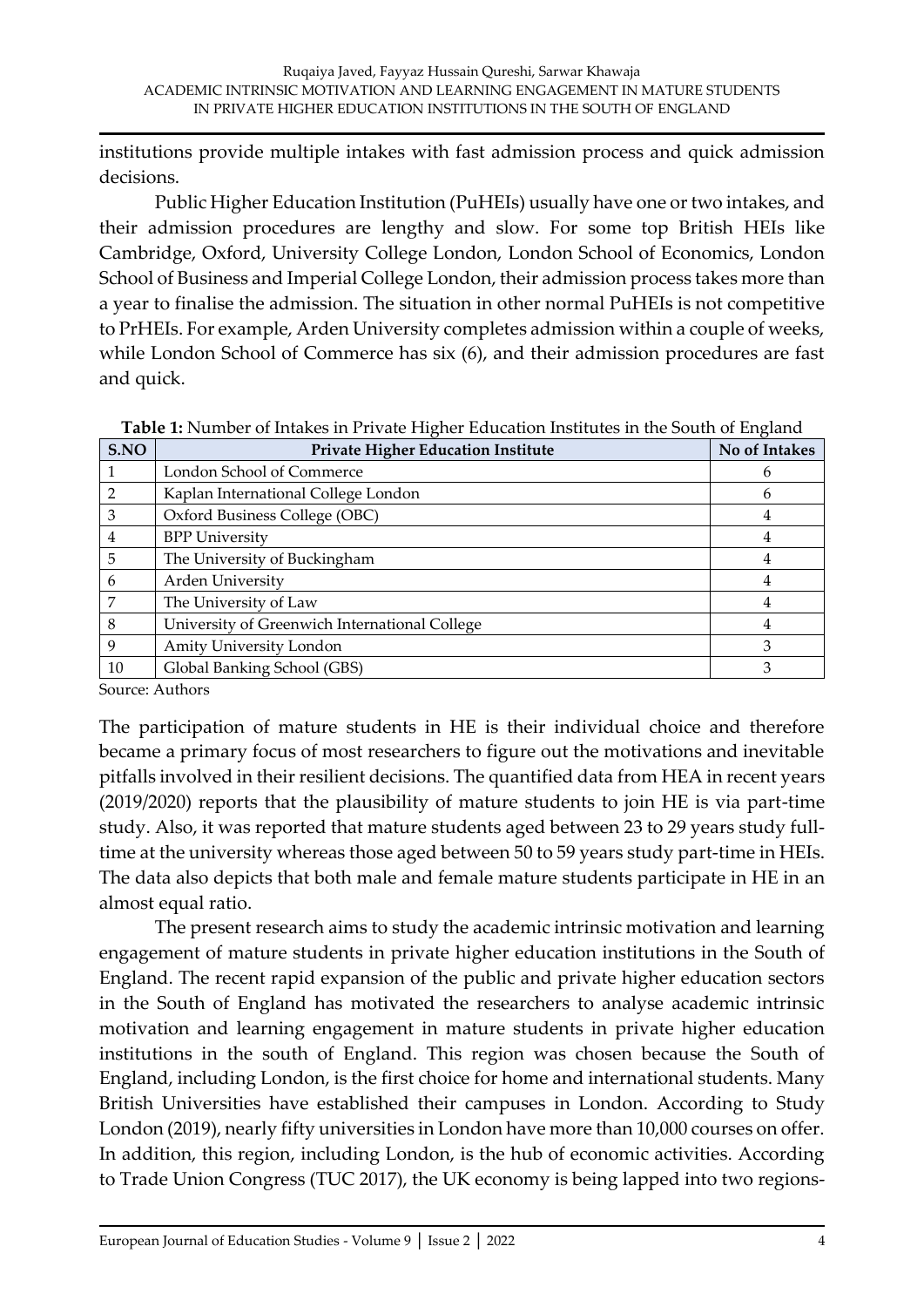London and the South-East with both prosperous regions accounting for forty per cent (40%) of national output by the end of 2022.

In addition, this paper intends to assess and discuss the marginalised groupmature students concerning their overall study motivation and proactive engagement in the PrHEIs at the behavioural, emotional and psychological levels.

## **2. Literature Review**

The definition of a mature or non-traditional student has been in discussion to a great extent. The term 'mature student' refers to anyone going to college or university after some time out of full-time education (Qureshi et al. 2020). In other words, mature students refer to older students getting enrolled in undergraduate degree courses later than usual. Generally, this will indicate students over 21 years of age at the start of their undergraduate studies or over 25 years of age at the start of their postgraduate studies (UCAS, 2020) and up to pensionable age (NUS, 2012).

The non-traditional experience for adult learners can sometimes be challenging as they connect to the college/university later in life but may have a clear notion about their career interests. There is no specific age-wise classification when it comes to mature students, but they are markedly different from the traditional full-time students in terms of age, experiences and circumstances (Swain and Hammond, 2011). Some researchers have elucidated that college students over the age of 21 can be referred to as mature students or adult learners and others posit it to be 25 years. For example, in Ireland, the higher education authority (HEA, 2018) gives a fine definition for mature students as those aged 23 or above getting enrolled on higher education courses.

This under-represented group in higher education may have their own perceived educational experiences and intrinsic motivations to accomplish their academic goals.

The idea of intrinsic motivation is derived from the self-determination theory (SDT) by Deci and Ryan (1985), which suggests that individuals' intrinsically motivated behaviours tend to ensue when they successfully satisfy their autonomy and competence needs. Individuals may be intrinsically motivated for some activities but not for other activities. Academic intrinsic motivation refers to the enjoyment of educational learning and the performance of activities for one's own satisfaction, in which pleasure is inherent in the activity itself (Gottfried, 1990; Gottfried, Fleming, & Gottfried, 2001). The recent definition of student satisfaction also represents the concept of pleasure.

*"Student satisfaction is the short-term pleasure of the academic journey and, in the long run, the pride of securing a job primarily based on the student's academic qualification.* (Qureshi, Khawaja and Zia, 2021, p. 15)

Academic intrinsic motivation is an essential factor for students to experience accomplishment in HEI. Moreover, intrinsically motivated individuals in education are more likely to overcome challenges and engage in academic activities such as completing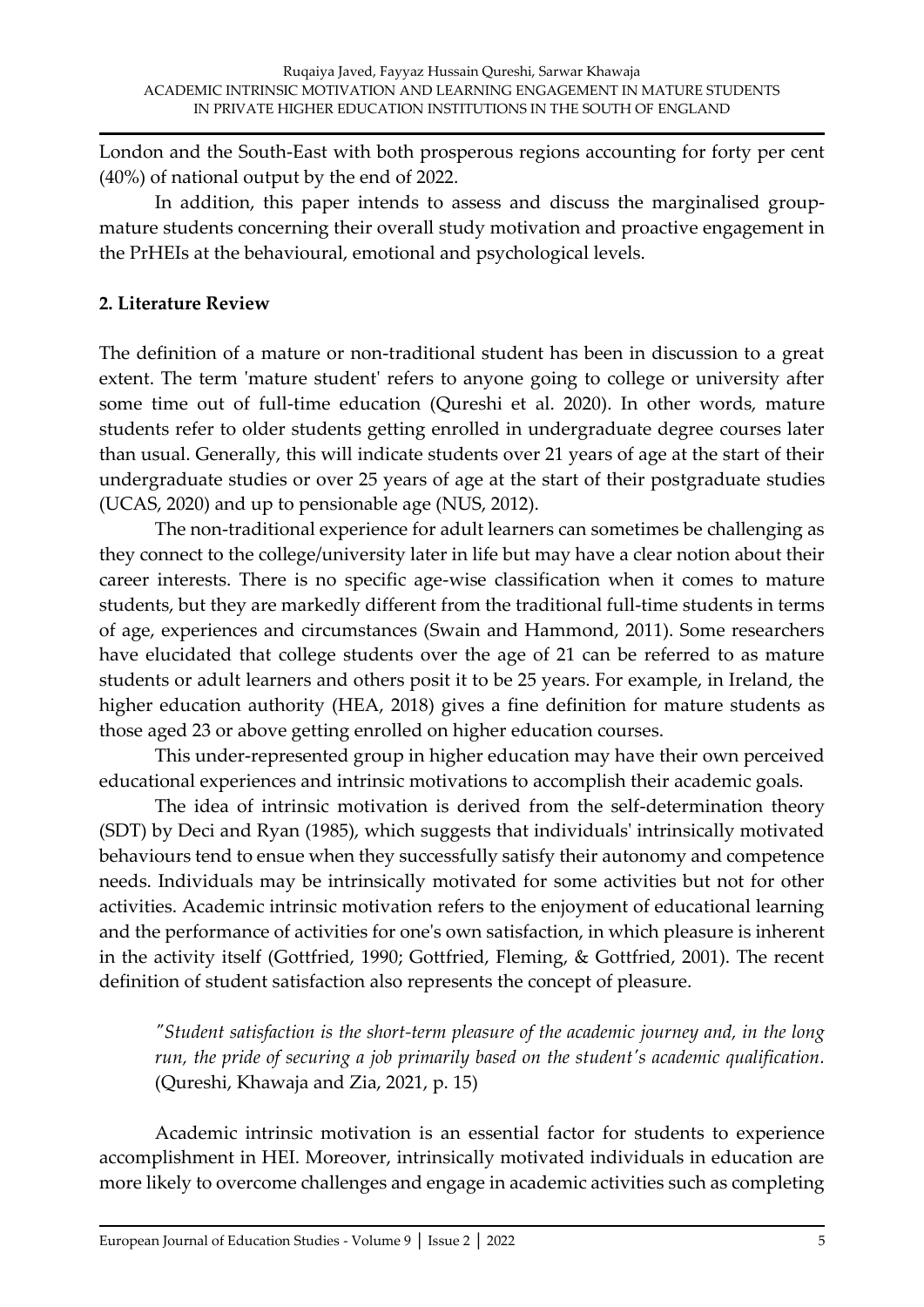assignments on time, participating in group discussions, obtaining good test scores, etc., and feel more self-determined. In addition, studies have found that a higher level of intrinsic motivation for learning is found in mature students than the regular traditional students (Shillingford & Karlin, 2013; Bye, Pushkar, and Conway, 2007). Empirical research has shown that intrinsic motivation is associated with positive psychosocial adjustment. For example, intrinsically motivated students eager to learn have better academic performance and higher academic persistence than less intrinsically motivated students (Deci, Vallerand, Pelletier, & Ryan, 1991). Another study carried out by Pierce, Cameron, Banko, & So (2003) showed that positive effects of rewards enhance intrinsic motivation in individuals. Individuals who were rewarded for meeting a graded level of performance showed more intrinsic motivation than those receiving no rewards for performing.

Waterman (2005) examined the significance of effort as a differential factor in increasing the intrinsic motivation for activities that were enjoyed and were associated with intrinsic motivation as subjective experiences such as interests and feelings of expressiveness. The study concluded that higher levels of effort were reported to be more strongly associated with all forms of the subjective experiences of intrinsic motivation.

Krause (2011) augments the concept of engagement in the academic context by explaining that learning occurs in multiple settings, both within and beyond the formal curriculum. It involves developing relationships within the university, building on prior learning, and learning in the workplace and community settings. Thus, engagement develops connections with others and promotes connectedness.

Kuh (2009) has defined student engagement as *"the time and effort students devote to activities that are empirically linked to desired outcomes of college and what institutions do to induce students to participate in these activities"* (p. 683)

Academic engagement is related to 'effective learning', and may be synonymous with or necessary for 'deep' (as opposed to the surface) learning (Ramsden, 2003, p. 97). Student engagement is considered to be a significant meta-construct in the educational setting. It is linked to student achievement, student satisfaction (Trowler & Trowler, 2010), student retention (Kuh, 2009) and is a valued measurable construct that helps to determine reasons for student attrition (Kahu, 2014). In HE, the widely used definition of student engagement focuses on the behavioural component, which includes the time and effort a student put into the study, following university norms, completing assignments on time, etc.

Student engagement consists of four distinct yet interconnected dimensions viz., behavioural engagement, emotional/affective engagement, cognitive engagement and social engagement (Bowden et al. 2017) that together motivate a student's perseverance and retention within educational settings (Klem and Connell, 2004; Kuh, 2001, 2003). According to Bawden, Tickle and Naumann (2021), student engagement is defined as, "*a student's positive social, cognitive, emotional, and behavioural investments made when interacting with their tertiary institution and its focal agents (such as peers, employees and the institution itself)*" (p.1209).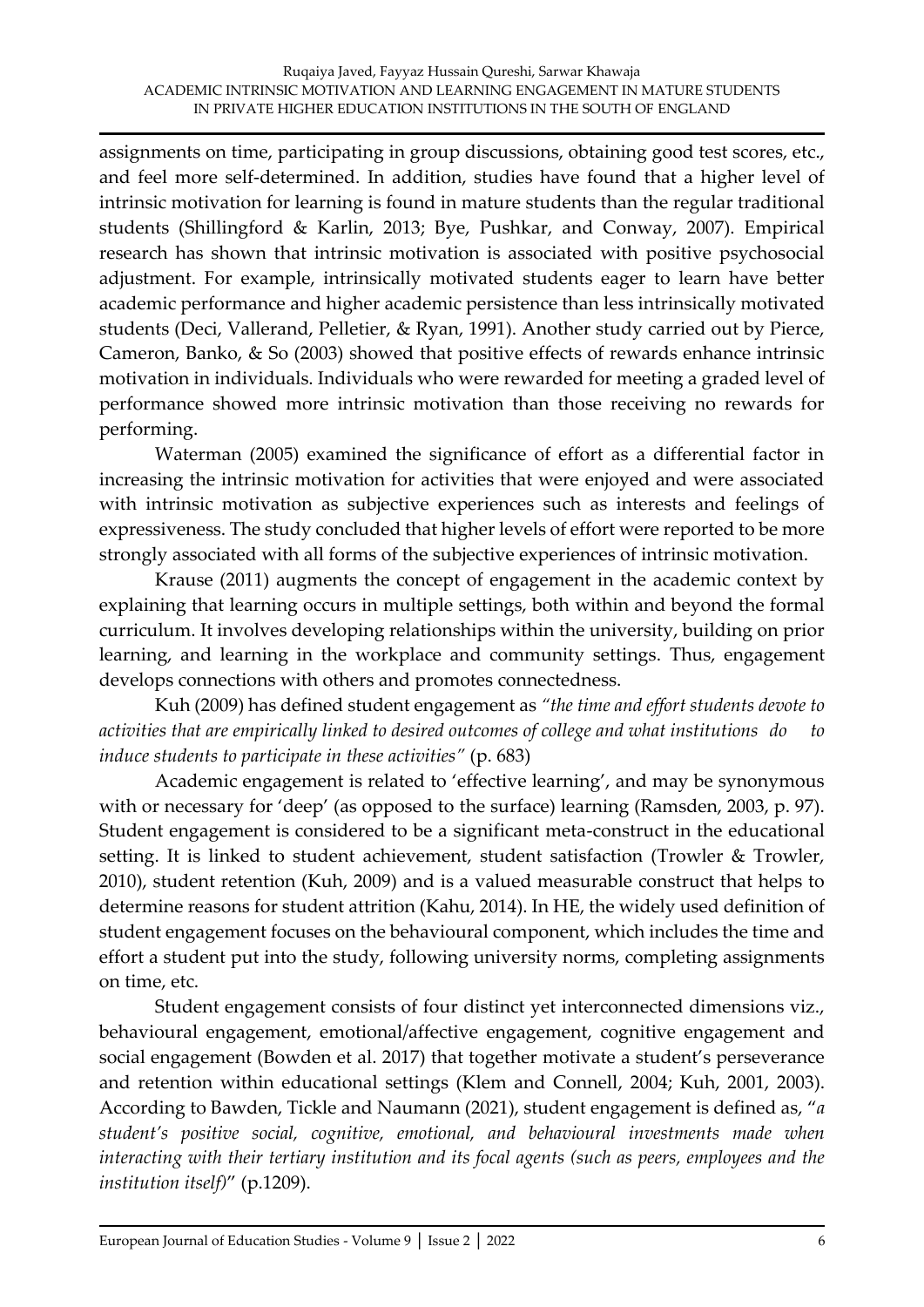Student engagement has been linked to many traditional success factors such as increased retention (Ashkzari, Piryaei, and Kamelifar, 2018); high impact and lifelong learning (Artess, Mellors-Bourne, and Hooley, 2017); curricular relevance (Trowler, 2010); enhanced institutional reputation (Kuh et al., 2006); increased citizenship behaviours (Zepke, Leach, and Butler 2014); student perseverance (Ashkzari, Piryaei, and Kamelifar, 2018); and work-readiness (Krause and Coates, 2008); social and personal growth and development (Zwart 2009); transformative learning (Kahu, 2013); enhanced pride, inclusiveness and belonging (Wentzel, 2012); student wellbeing (Field, 2009).

A new avenue for career growth achieved through higher education can be advantageous for mature students who are at a career transition phase. Stepping into educational institution the second time after many years maybe an indication of some underlying motivation in delayed traditional students that needs to be taken into consideration. Also, their engagement with academics must be studied thoroughly at a global level to determine the intangible motives of their recur into higher education.

According to the United States National Centre for Education Statistics *(*NCES) (2002), a non-traditional student does not follow an educational path historically and is one who fulfils any one of the following criteria: delayed enrolment and being older than the typical age (more than 24 years of age) for joining the institution, part-time enrolment, full-time employment while enrolled, have financial responsibilities and legal dependent(s), is a single parent or did not receive standard high school diploma. Also, the NCES (2005) reported that the postponement in college enrolments among nontraditional students could be attributed to lack of academic skills, lack of resources, high paying employment or family responsibilities. Such academic delays can put the degree completion of mature students at risk (Lane, 2004). It has been reported that in recent years (2019/2020), 7% of mature students aged between 25 to 29 years are studying at UK Universities in undergraduate programmes, whereas 24% are enrolled in postgraduate courses. Moreover, recent figures concerning mature students aged 30 years and above show that 14% and 37% enrol as undergraduates and postgraduates, respectively (Hubble & Bolton, 2021).

It is imperative to analyse the motives behind mature entrants and their active participation in the PrHE sector. An intrinsically motivated mature student desires to acquire instructive knowledge for personal satisfaction rather than just attaining satisfactory marks. A study carried out by Willians and Seary (2007) suggests that a radical change in the perception of mature students regarding their academic calibre can make them more intrinsically motivated for gaining new knowledge. Other research studies on similar cohorts identified unfulfilled potential, self-transformation, accreditation, and understanding one's own identity as the key motivators to pursue higher education in both mature male and female students (Britton & Baxter, 1999; Burke, 2007; Hedges, 2011; Whannell & Whannell, 2015).

Many pieces of research concerning mature students have reported higher grades, good coping skills, and the ability to improve the educational experience in the academic setting (Johnson, 2020; Johnson et al., 2016; Johnson & Kestler, 2013; Johnson &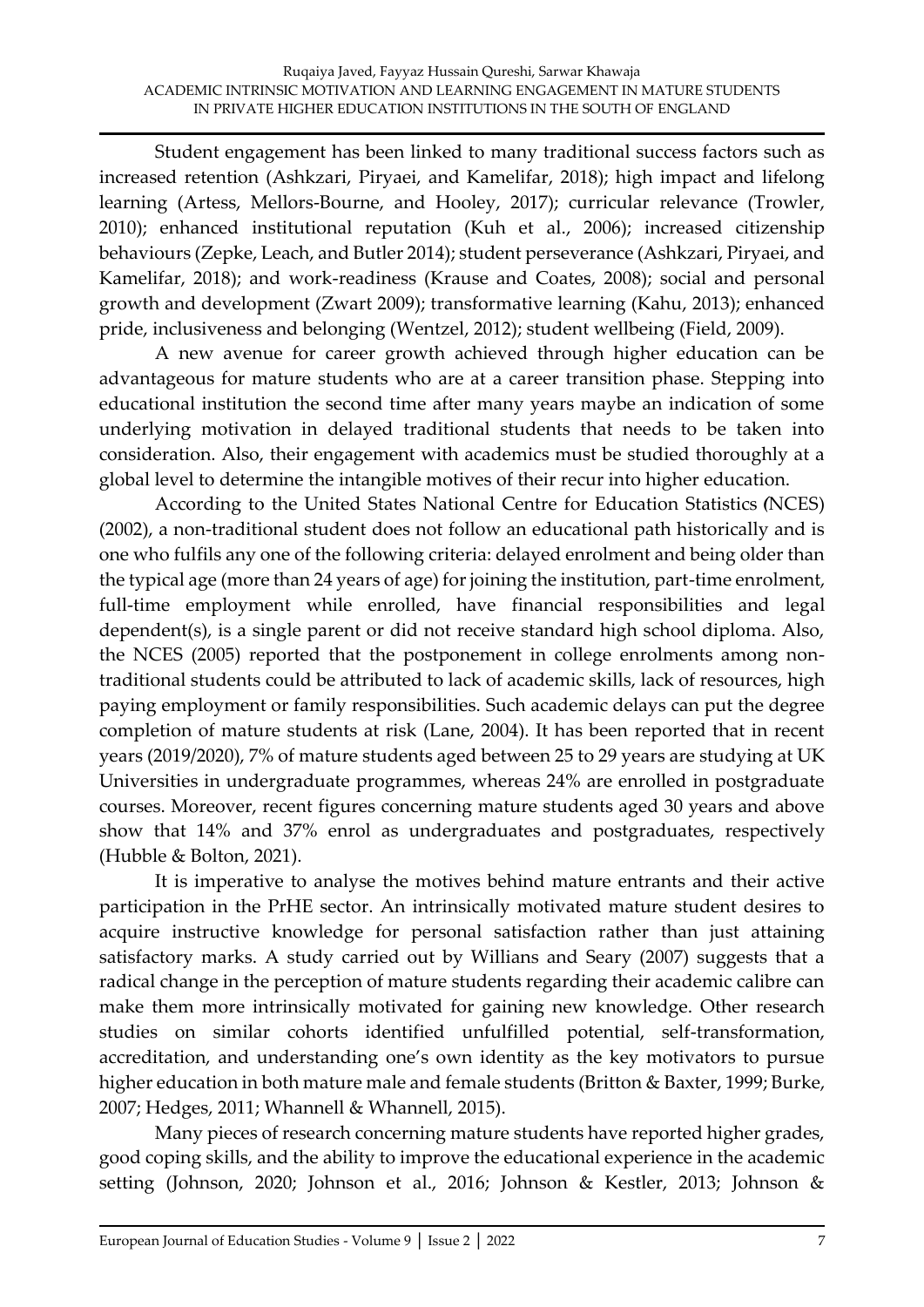Nussbaum, 2012). Another study by Waters & Lemon (2019) regarding the assessment of the underlying motivations of first-year mature students in Australia revealed that motivations in the mature students are seen throughout the initial year and is changed constructively as the student transits to the next advanced level semester. Furthermore, earning higher income after acquiring HE skills through an advanced certification/degree and/or enhancing one's learning through active engagement at college are other motivational factors in older students to make their future bright (Rhijn, et al., 2016).

UCAS (Universities and Colleges Admissions Service) also explains a few underlying factors attributing to the mature student's re-engagement in HE later in life. However, such an incomplete former degree or changing the subject discipline to a more trending one may help the student give enough academic credibility for his/her career growth in the future (Indecon International Research Economists, 2021).

A qualitative study through in-depth narrative interviews on the motivations and outcomes for mature students in higher education identified two considerable assets: personal and economic. The personal benefits relate to confidence and self-identity, and economic benefits relate to financial assistance, work opportunities and work performance (Swain and Hammond, 2011). One of the strongest motivations which is part of economic benefits of HE is career.

According to Wagner, (1989):

*"As people move into their twenties, maturity, family responsibility and career needs come to the forefront and they become more susceptible to the benefits to be obtained by the qualifications provided by the higher education experience."* (p. 33)

Although Wagner is speaking about higher education in the United States, his remarks are also relevant to mature students in the United Kingdom. However, Osbourne et al. (2004) found that employment was not an influential factor for mature students in general who were already in employment. Instead, they desired to study to improve their employment opportunities and move into better status roles.

The findings related to social outcomes were analogous with another study carried out by Schuller et al. (2004), which included acquiring new acquaintances and relationships and participating in organisational groups.

On the contrary, some studies indicated a decline in the rate of mature students entering higher educational institutions over more than a decade (Callender, Claire, & Thomson, 2018). Early studies have shown a reduction by 19.2 per cent since 2010-2011 in mature undergraduate students residing in the UK. The reasons can be very disparate. According to the Indecon International Research Economists (2021), financial costs (48%) and family commitments (24%) are the two key factors that stopped mature students from participating/studying in the HEIs. Researchers also claim a weak sense of belongingness in mature students than the traditional students because the latter have less or no obligations as far as family and job responsibilities are concerned (Erb & Drysdale, 2017). In addition, it has also been reported that mature students have more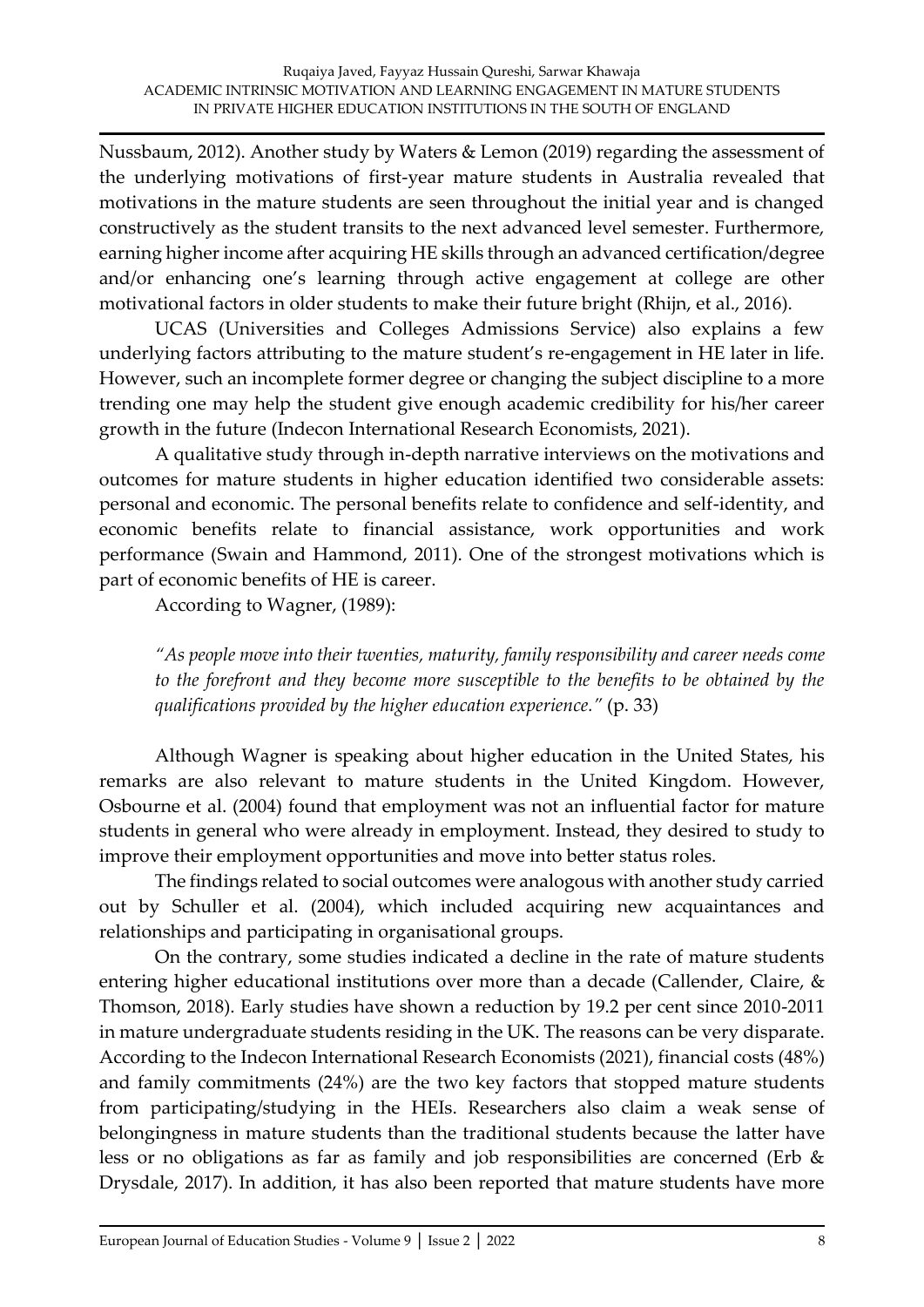complex needs than traditional students. They are more likely to be disabled, underprivileged, belonging to low-income family backgrounds with many caring or parental responsibilities and commitments (Million Plus and National Union of Students, 2012; Sutton, Charlotte, 2019).

Kahu (2014) researched 19 mature-aged distance students during their first semester of college studies. Interest and belonging were discovered to be two essential factors of emotional engagement in the study. The findings revealed the importance of personal preferences and experiences in contributing to satisfaction, enhanced behavioural engagement with more substantial time and effort devoted, and improved cognitive engagement in terms of learning depth and breadth. In contrast, the social element of emotional engagement, or belonging, was less evident.

Another study carried out by Bowden, Tickle & Naumann (2021) examining a holistic approach to student engagement in the HE sector revealed that student expectations and involvement play an essential role in student engagement. Furthermore, the researchers stated that emotional engagement was considered to be the most critical determinant of institutional reputation, well-being and transformative learning. In contrast, behavioural engagement determined self-efficacy and self-esteem in students. On the contrary, cognitive and social engagements were found to be less effective as far as student success is concerned.

Researches have pointed out that the behavioural component is the most frequently measured dimension of learning engagement within national barometers of the student experience (Kuh, 2009; Zepke, 2014). It has been demonstrated that behaviourally engaged students proactively participate through their involvement and participation in the university curriculum and extracurricular citizenship activities (Ashkzari, Piryaei, and Kamelifar, 2018). Furthermore, the emotional dimension of learning engagement has been studied a lot. The results of past research show that emotionally engaged students are likely to identify the purpose and meaning behind their academic tasks and social interactions (Schaufeli et al., 2002). Lastly, the cognitively engaged students exhibit an increased understanding of the importance of academic work through their perceptions, beliefs, thought processing and strategies employed during academic tasks (Ashkzari et al., 2018; Kahu, 2013).

The following alternative hypotheses were formulated for the inferential analysis:

**Ha1:** There will be a positive correlation between academic intrinsic motivation and learning engagement of mature students studying in PrHEIs.

**Ha2:** Factor structure of study motivation questionnaire will produce three latent underlying constructs- academic intrinsic motivation, career motivation, and selfdetermination and efficacy.

# **3. Methods and Materials**

Methodology plays a significant role in the conduct of psychological researches because of the complexities involved in the process. Therefore, the present investigators have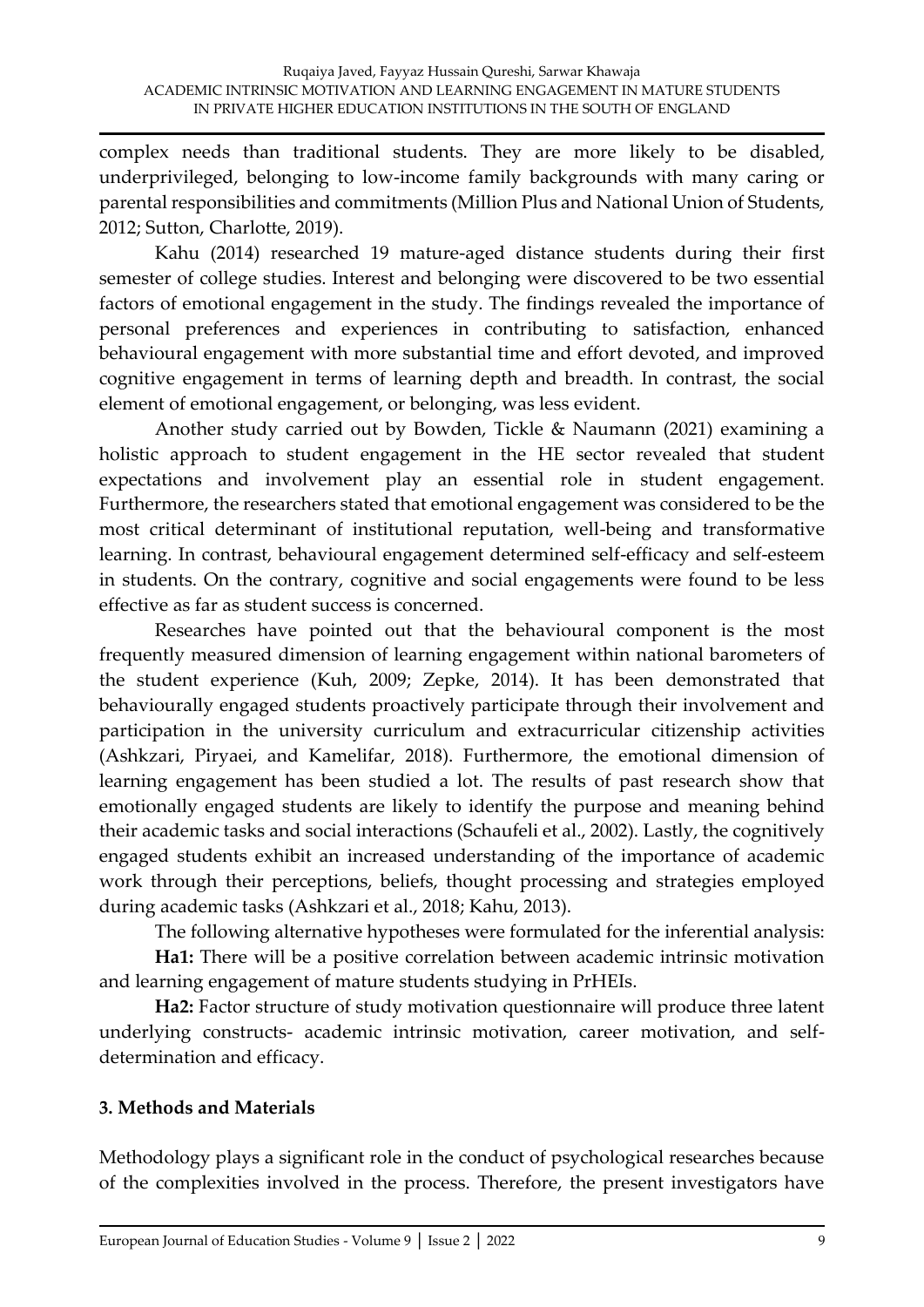taken the utmost care in collecting primary data from the target population. The essential purpose of this small piece of research work was to examine the academic intrinsic motivation and learning engagement of mature students. The researchers' population of interest was UK undergraduate students studying on a full-time undergraduate degree at PrHEIs. For practical reasons, the sample was taken from a single UK PrHEI. The PrHEI was chosen for the main reason: it was the most suitable and convenient place to collect primary data because researchers are associated with this institution.

Age, gender, and family type were taken as the participants' demographic features under study.

The present study used a quantitative research method, which comprises a subtype called survey research design to test the stated research hypotheses. The researchers collected primary data for this study and therefore, the research design has been generated in order to fulfil the need of the research.

Participants (N=300) were full-time undergraduate mature students studying in the PrHEIs in the South of England, UK, aged 21 years and above. Primary data was collected through online Google forms, and the data was analysed using SPSS version 26.0. and AMOS version 23.0. Descriptive and inferential statistics were used to succinct the sample's characteristics and draw inferences, respectively. The psychological tools used for the study included a simple and unambiguously framed 15-item study motivation questionnaire (SMQ) developed by the present researchers specifically for the present study that measures academic intrinsic motivation, career motivation and, selfdetermination and efficacy on a 5-point Likert scale. The second tool used was the 15- item university student engagement inventory (USEI) developed by [Maroco et al. \(2016\)](https://www.frontiersin.org/articles/10.3389/fpsyg.2019.02796/full#B34). The USEI comprises of three dimensions namely behavioural, emotional and psychological/cognitive engagement.

The participants were assured that their information/data will be kept confidential and will be used for the research purpose only. This was done in order to make the participants least hesitant in filling the questionnaires to attain more genuine responses.

# **3.1 Statistical Data Analysis and Interpretation of the Results**

### **a. Preliminary Analysis**

Prior to data analysis, the basic assumptions of all test statistics such as sample size, normality and linearity of variables, non-appearance of outliers, independence of observations, factorability and level of measurement were checked.

### **b. Quantitative Analysis**

Univariate analysis (which separately studies each variable in the data set) was carried out that included descriptive statistics (mean, median, variance, percentage and frequency distribution tables) to describe the nature of the data. A bivariate linear correlation was carried out for assessing the relationship between academic intrinsic motivation, career motivation, self-determination and efficacy, behavioural engagement, emotional engagement and cognitive engagement. For multivariate analysis, an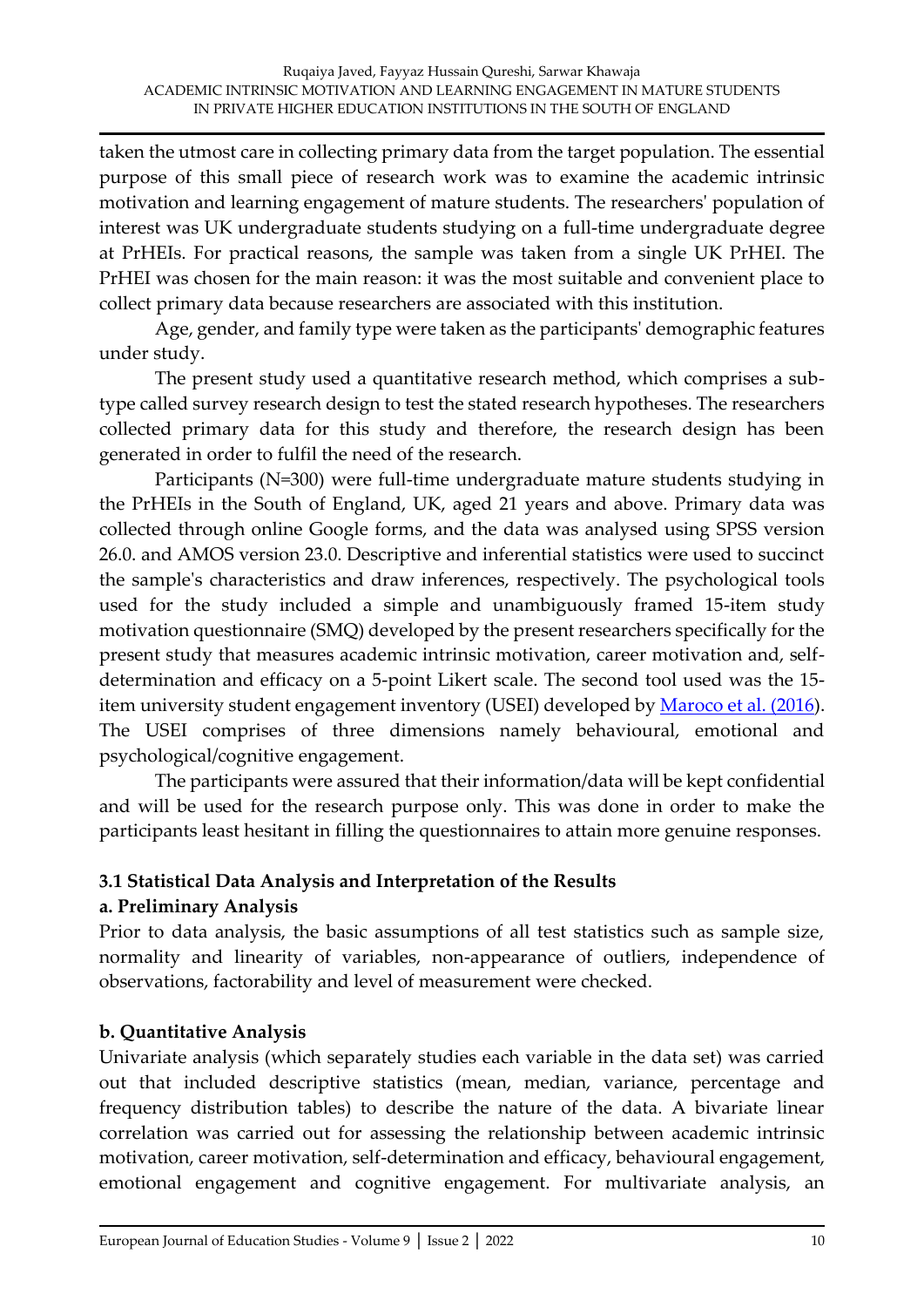exploratory factor analysis and confirmatory factor analysis (CFA) were executed as a part of the psychometric investigation for the scales used.

## **c. CFA and Model Fit Indices**

A first order confirmatory factor analysis (CFA) was executed using maximum likelihood method in AMOS v23.0 (Figure2). The USEI self-report was originally standardized on traditional university students and data for the present study was taken from mature students enrolled in university to confirm the hypothesized factor structure of the 15 item USEI scale on the target population.

Multiple goodness-of-fit tests were used to evaluate the model's fit to the data: Comparative Fit Index (CFI)=0.952 (Bentler, 1990), Normed Fit Index (NFI)= 0.907 (Bentler, 1990), Tucker-Lewis Index (TLI)= 0.934 (Tucker and Lewis, 1973), Goodness of Fit Index (GFI)= 0.934 and Adjusted Goodness of Fit Index (AGFI)= 0.908 (Baumgartner & Hombur, 1996), Root Mean Square Error of Approximation= 0.055 (RMSEA) (Browne & Cudeck, 1993). The values of absolute and relative fit indices were lying in the acceptable range indicating a good model fit to the data.

| <b>Variables</b>                | М     | SD    | Min | Max |  |  |  |
|---------------------------------|-------|-------|-----|-----|--|--|--|
| Study motivation                | 62.39 | 8.433 | 15  | 75  |  |  |  |
| Engagement                      | 62.15 | 8.334 | 32  | 75  |  |  |  |
| Intrinsic motivation            | 25.70 | 3.954 | 6   | 30  |  |  |  |
| Career motivation               | 20.63 | 3.113 | 5   | 25  |  |  |  |
| Self-determination and Efficacy | 16.06 | 2.562 | 4   | 20  |  |  |  |
| Behavioural engagement          | 22.22 | 2.761 | 10  | 25  |  |  |  |
| Emotional engagement            | 20.20 | 3.328 | 8   | 25  |  |  |  |
| Cognitive engagement            | 19.73 | 4.085 | 5   | 25  |  |  |  |

**Table 2:** Univariate Analysis of the Continuous Variables (N=300)

The mean score of overall study motivation and learning engagement was found to be almost the same signifying that mature students who are intrinsically motivated will be engaging themselves effectively in PrHEIs at emotional, behavioural, and cognitive levels.

| Tubic of Chivalian Philary one of the Cancelotical Variables |      |        |           |                |       |          |                    |       |
|--------------------------------------------------------------|------|--------|-----------|----------------|-------|----------|--------------------|-------|
|                                                              |      | Gender |           | Age (in years) |       |          | <b>Family Type</b> |       |
|                                                              | Male | Female | $21 - 30$ | $31 - 40$      | 41-50 | Above 50 | <b>Nuclear</b>     | Joint |
| $P$ (%age)                                                   | 42.5 | 57.1   | 23.3      | 43.2           | 25.9  | 7.3      | 49.2               | 50.5  |
|                                                              | 128  | 172    | 70        | 130            | 78    |          | 148                | 152   |

**Table 3:** Univariate Analysis of the Categorical Variables

It is evident from Table 2 that the majority of mature students in PrHEIs were females and were aged between 31 to 40 years and mostly belonged to joint families.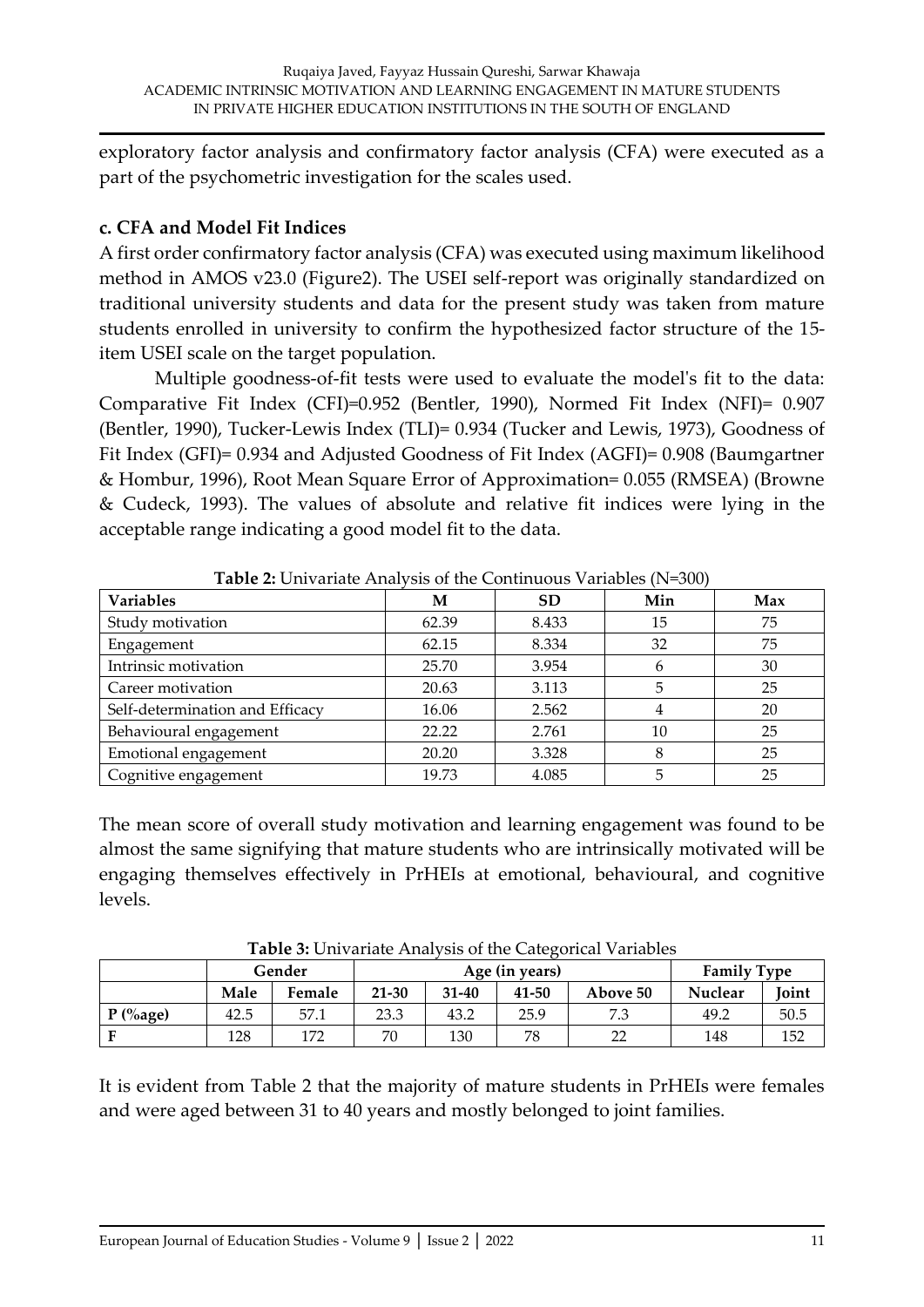#### Ruqaiya Javed, Fayyaz Hussain Qureshi, Sarwar Khawaja ACADEMIC INTRINSIC MOTIVATION AND LEARNING ENGAGEMENT IN MATURE STUDENTS IN PRIVATE HIGHER EDUCATION INSTITUTIONS IN THE SOUTH OF ENGLAND

| Table 4: Descriptive Statistics: Comparing Gender Groups |                                                      |       |       |    |    |  |  |
|----------------------------------------------------------|------------------------------------------------------|-------|-------|----|----|--|--|
| Gender                                                   | <b>Continuous Variables</b><br>Min<br><b>SD</b><br>М |       |       |    |    |  |  |
|                                                          | Study motivation                                     | 62.16 | 7.886 | 29 | 75 |  |  |
| Male                                                     | Engagement                                           | 60.91 | 9.196 | 32 | 75 |  |  |
|                                                          | Intrinsic motivation                                 | 25.61 | 4.113 | b  | 30 |  |  |
|                                                          | Study motivation                                     | 62.56 | 8.837 | 15 | 75 |  |  |
| Female                                                   | Engagement                                           | 63.07 | 7.526 | 32 | 75 |  |  |
|                                                          | Intrinsic motivation                                 | 25.77 | 3.842 | h  | 30 |  |  |

### **Table 5:** Descriptive Statistics: Comparing Age Groups

| Age                | <b>Continuous Variables</b> | М     | <b>SD</b> | Min | Max |
|--------------------|-----------------------------|-------|-----------|-----|-----|
|                    | Study motivation            | 63.29 | 8.149     | 30  | 75  |
| years<br>$21 - 30$ | Engagement                  | 61.99 | 8.189     | 37  | 75  |
|                    | Intrinsic motivation        | 25.84 | 4.113     | 6   | 30  |
|                    | Study motivation            | 61.91 | 9.730     | 15  | 75  |
| years<br>$31 - 40$ | Engagement                  | 62.58 | 8.580     | 32  | 75  |
|                    | Intrinsic motivation        | 25.26 | 4.487     | 6   | 30  |
|                    | Study motivation            | 63.00 | 6.410     | 40  | 75  |
| years<br>41-50     | Engagement                  | 62.06 | 7.491     | 44  | 75  |
|                    | Intrinsic motivation        | 26.58 | 2.709     | 17  | 30  |
|                    | Study motivation            | 60.23 | 7.184     | 45  | 75  |
| years<br>Above     | Engagement                  | 60.41 | 10.303    | 41  | 71  |
| 50                 | Intrinsic motivation        | 24.77 | 3.380     | 18  | 30  |

### **Table 6:** Bivariate Analysis: Correlational Matrix (N=300)

|                |       |                |          |          |          |                         | $\overline{\phantom{a}}$ |                         |
|----------------|-------|----------------|----------|----------|----------|-------------------------|--------------------------|-------------------------|
|                | $X_1$ | X <sub>2</sub> | $X_3$    | $X_4$    | $Y_1$    | $\boldsymbol{\gamma_2}$ | $\gamma_3$               | $\boldsymbol{\gamma_4}$ |
| $\mathbf{X}_1$ |       | $.892**$       | $.883**$ | $.842**$ | .359**   | .403**                  | $.271**$                 | $.239**$                |
| $\mathbf{X}_2$ |       |                | $.649**$ | $.604**$ | $.258**$ | $.301**$                | $.208**$                 | $.153**$                |
| $\chi_3$       |       |                |          | $.690**$ | $.320**$ | $.364**$                | $.195**$                 | $.246**$                |
| $\mathbf{X}_4$ |       |                |          |          | .396**   | $.420**$                | $.334**$                 | $.252**$                |
| $Y_1$          |       |                |          |          |          | $.778^{\ast\ast}$       | $.807**$                 | $.856**$                |
| $Y_2$          |       |                |          |          |          |                         | .496**                   | $.506**$                |
| $\mathbf{Y}_3$ |       |                |          |          |          |                         |                          | $.497**$                |
| $\mathbf{Y}_4$ |       |                |          |          |          |                         |                          |                         |

\*\*. Correlation is significant at the 0.01 level (2-tailed).

**X**<sub>1</sub> = Study motivation, **X**<sub>2</sub> = Intrinsic motivation, **X**<sub>3</sub> = Career motivation, **X**<sub>4</sub> = Self-determination and Efficacy, **Y<sup>1</sup> =** Engagement, **Y<sup>2</sup> =** Behavioural engagement, **Y<sup>3</sup> =** Emotional engagement, **Y<sup>4</sup> =** Cognitive engagement

The Pearson's coefficient of correlation among continuous variables under study showed an overall significant positive relationship with each other (Table 5). Holding onto the purpose of the study, we will emphasize more on the dimension intrinsic motivation. As the correlation results suggest, intrinsic motivation is positively correlated to different kinds of engagements in PrHEIs. This result supports hypothesis Ha1 i.e., there will be a positive correlation between intrinsic motivation and learning engagement of mature students studying in PrHEI. More specifically, a relatively high correlation,  $r = .403$ ,  $n =$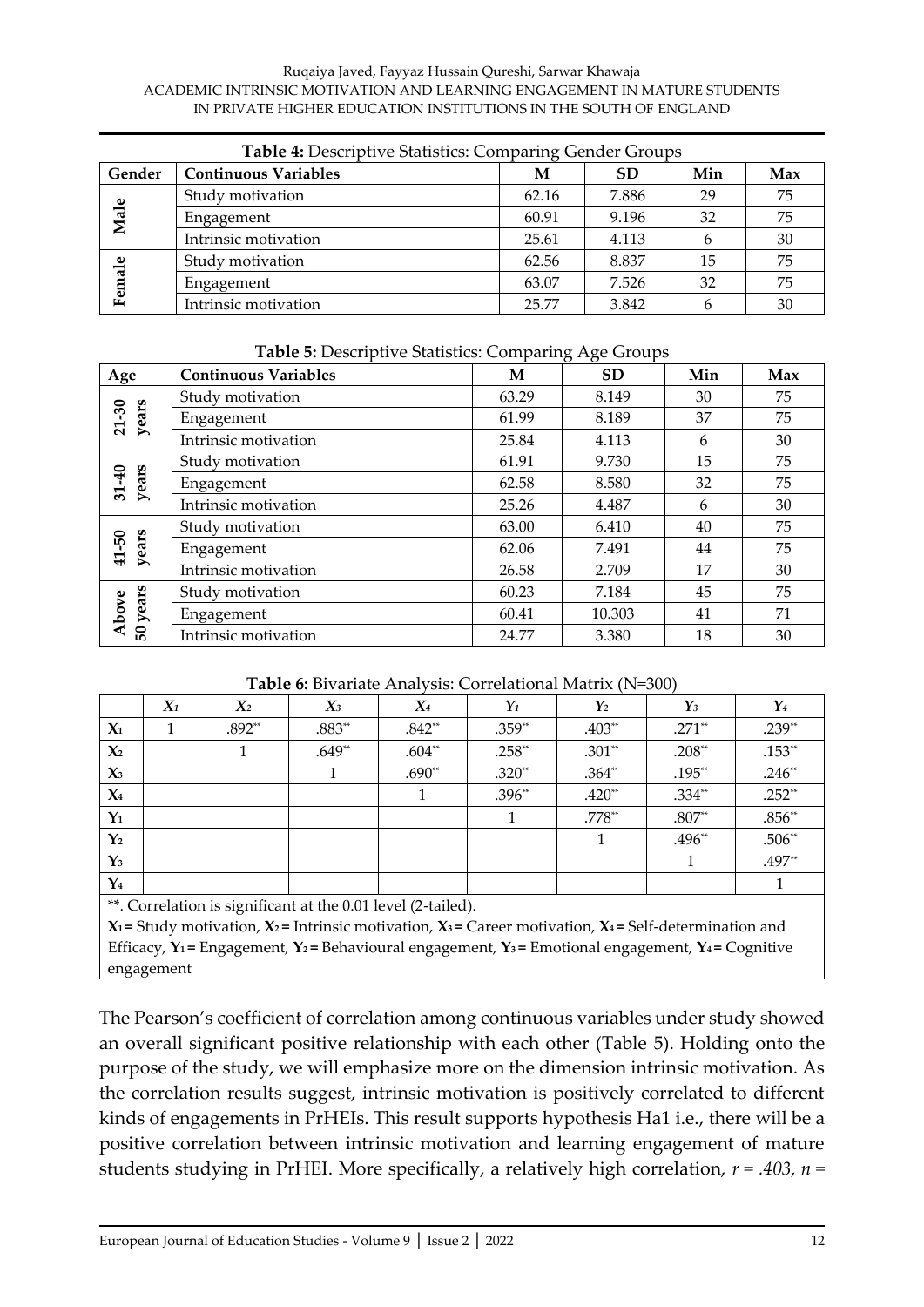$300$ ,  $p = .005$ , was found between intrinsic motivation of mature students and their behavioural engagement in higher studies.

Further analysis yielded interesting results when data was split according to different groups. There was no significant relationship between intrinsic motivation and cognitive engagement of mature students aged 21-30 years and 41-50 years. As discussed above, majority of mature students were between the age range 31 to 40 years and their result obtained showed a low yet significant correlation between their intrinsic motivation and behavioural engagement. However, no correlation was found between intrinsic motivation and engagement at emotional or cognitive levels. Mature students above 50 years of age had a significant relationship between their intrinsic motivation and all types of learning engagements.

Taking gender into consideration, female mature students had a significant correlation between their intrinsic motivation and engagement at university whereas male mature students showed high correlation between the same variables than females except the cognitive engagement component which showed insignificant correlation with intrinsic motivation.

| <b>Scales</b><br>SD<br>No. of items<br>M |       |      |  | Cronbach $\alpha$ (raw alpha) |
|------------------------------------------|-------|------|--|-------------------------------|
| <b>SMQ</b>                               | 62.39 | 8.43 |  | 0.93                          |
| <b>USEI</b>                              | 62.15 | 8.33 |  | 0.85                          |

**Table 7:** Reliability and Descriptive Statistics of the Scales

Internal consistency of the scales was measured through Cronbach alpha. Both scales showed a satisfactory high alpha,  $\alpha$  (Table 6), indicating that the scales are reliable, meet the criteria of a good psychometric test and avoid any overlapping and redundant items (Streiner 2003). The reliability of the dimensions was also found to be high: intrinsic motivation,  $\alpha$ =0.90, career motivation,  $\alpha$ =0.87, self-determination and efficacy,  $\alpha$ =0.85, behavioural engagement,  $\alpha=0.73$ , emotional engagement,  $\alpha=0.62$ , and cognitive engagement,  $\alpha$ =0.85.

# **3.2 Principal Component Analysis**

The preliminary analysis of multi-co-linearity and singularity in the scale was ruled out through reliability analysis and inter-correlation matrix check. To understand the underlying structure of a set of 15 items, principal component analysis (PCA) extraction method and an orthogonal Varimax rotation method, to align with the correlated coordinates, was applied on the SMQ and on the basis of factor loadings, no items were abstained from the original scale. An unrestricted factor analysis produced 3 factor solutions with Eigen values greater than one (Figure 1), which recovered 69.26% of the sample variance (inter-factorial validity). A noticeable gap between the three factors resulted in a more meaningful and interpretable 3-factor regression model (Table 7).

Factor loadings above 0.40 as recommended for each item (Raykov & Marcoulides, 2011; Nunnally, 1978) were considered and retained resulting in 15 items falling in three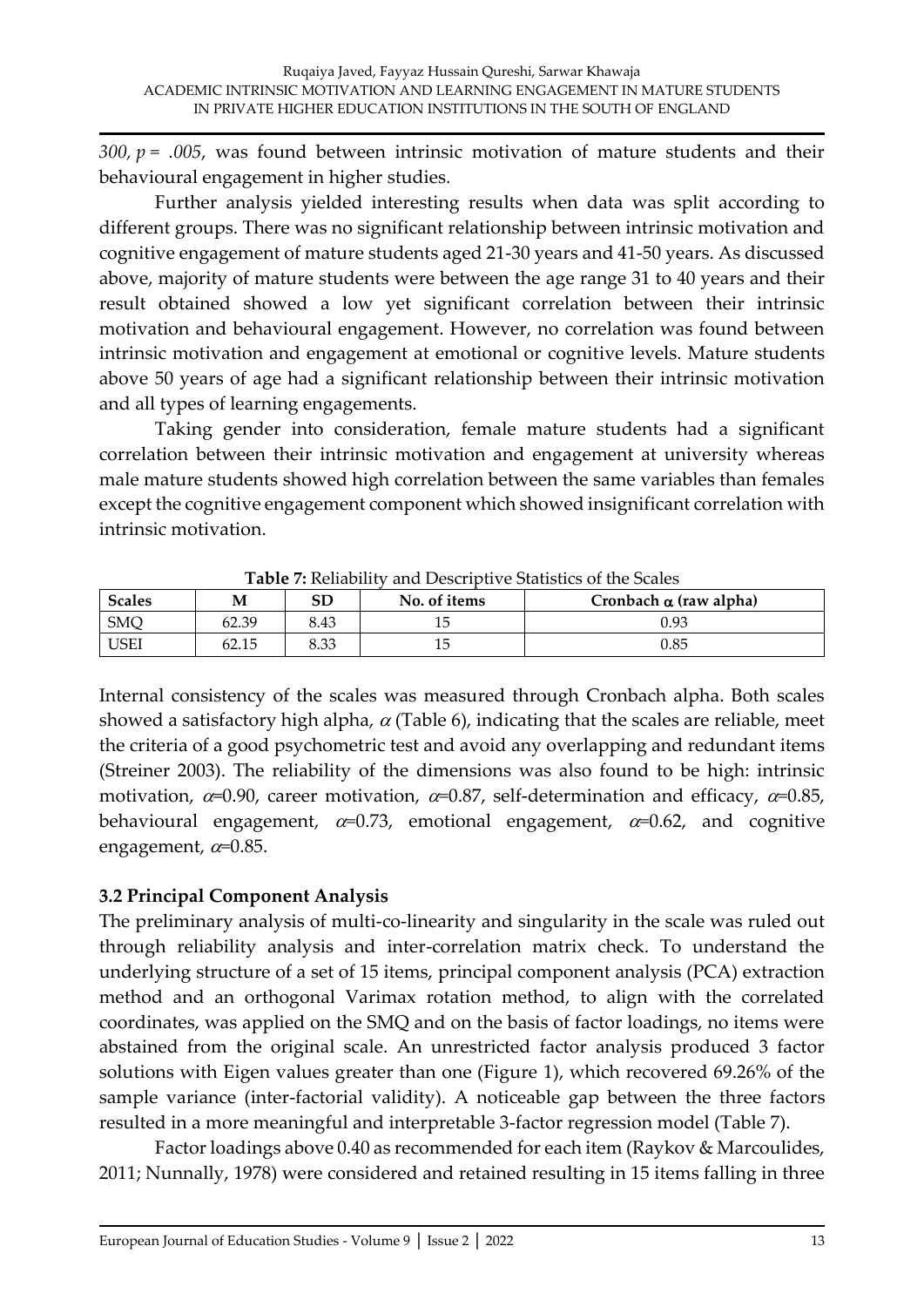latent factors namely intrinsic motivation, career motivation and, self-determination and efficacy.

| Loadings                   | Intrinsic  | Career     | Self-Determination |
|----------------------------|------------|------------|--------------------|
|                            | Motivation | Motivation | and Efficacy       |
| Item1                      | .759       |            |                    |
| Item2                      | .837       |            |                    |
| Item <sub>3</sub>          | .837       |            |                    |
| Item <sub>4</sub>          | .807       |            |                    |
| Item <sub>5</sub>          | .719       |            |                    |
| Item <sub>6</sub>          | .520       |            |                    |
| Item7                      |            | .649       |                    |
| Item <sub>8</sub>          |            | .652       |                    |
| Item9                      |            | .754       |                    |
| Item10                     |            | .753       |                    |
| Item11                     |            | .770       |                    |
| Item12                     |            |            | .795               |
| Item13                     |            |            | .761               |
| Item14                     |            |            | .816               |
| Item15                     |            |            | .529               |
| <b>SS Loadings</b>         | 4.11       | 3.38       | 2.90               |
| <b>Proportion Variance</b> | 27.41      | 22.51      | 19.34              |
| <b>Cumulative Variance</b> | 27.41      | 49.92      | 69.26              |





**Figure 1:** Exploratory Factor Analysis: Scree Plot for Study Motivation Questionnaire

The KMO value was high indicating sample adequacy, which was significant (*p=*0.00) enough to perform a factor analysis.

The results of factor analysis obtained showed a positive support for hypothesis Ha2, i.e., the factor structure of study motivation questionnaire will produce three latent underlying constructs.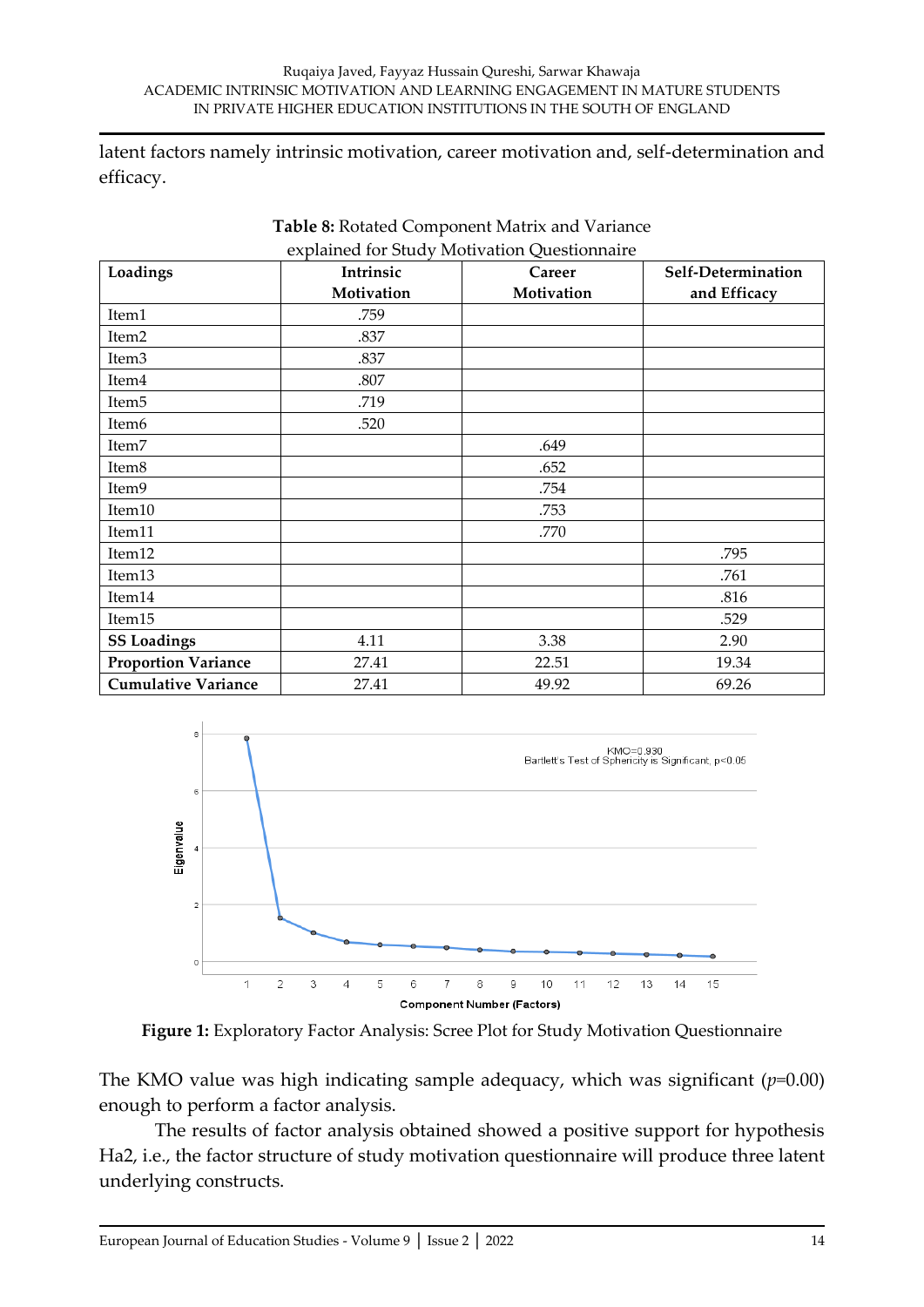

**Figure 2:** Three-Factor Model Confirmatory Factor Analysis (USEI Scale)

The CFA was conducted to verify whether the proposed three-factor solution is an adequate fit for the study sample data of 300 mature students. The indices (as mentioned earlier) indicated a strong significant fit of the sample data to the model. However, we also calculated the AVE (Average Variance Extracted) and CR (Composite Reliability) scores in order to check the overall convergent validity of the measurement model. The AVE obtained for behavioural, emotional and cognitive dimension of USEI scale was found to be 0.43, 0.43 and 0.56 respectively. The CR of behavioural, emotional and cognitive component of USEI scale was found to be 0.74, 0.75 and 0.86 respectively. The results of measurement model analysis yielded significant AVE and CR values only for the cognitive engagement dimension of USEI scale. However, we can still consider this measure to have an average validity for the target population since the model fit indices are a good fit for the same.

### **4. Conclusions and Suggestions**

The research aimed to examine the academic intrinsic motivation and learning engagement of mature students in private higher education institutions at a behavioural, emotional and psychological level. The results showed a robust correlation between the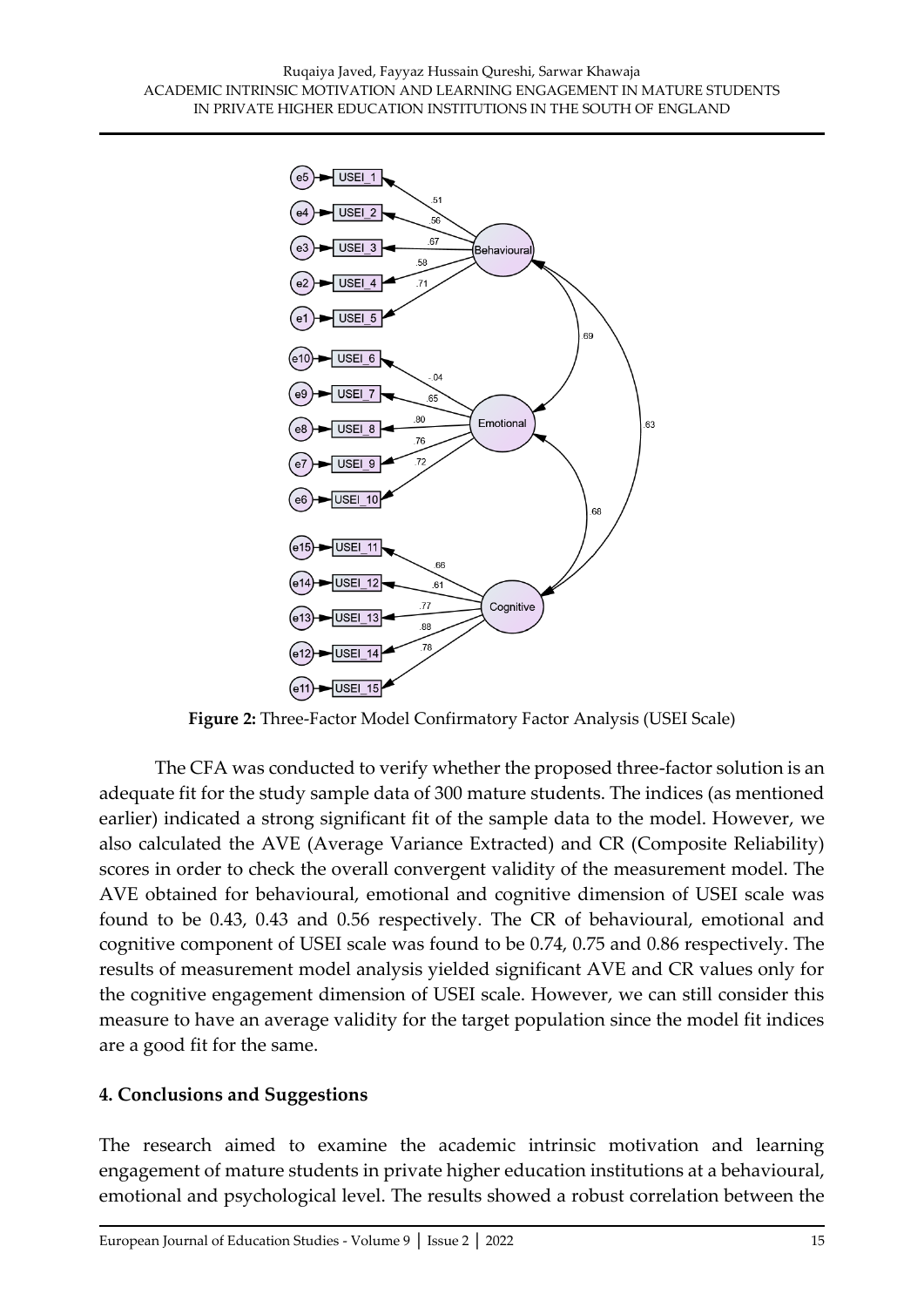continuous variables, which explains that mature students get involved in various tasks and activities at higher education based on their internal satisfaction and interest. In other words, mature students are motivated enough to accept challenging tasks and meet their goals. Furthermore, the results suggested that mature intrinsically motivated students tend to participate more in related academic activities in private higher education institutions to experience efficacious learning. This result supports the results of a study (Bye, Pushkar & Conway, 2007) that indicated higher levels of intrinsic motivation for learning in mature students. The results were also found to be comparable to a past study (Harju & Eppler, 1997) regarding non-traditional students/mature showing higher learning goal orientation and strong intrinsic motivation. An earlier research has also found a positive association of students' intrinsic motivation with student engagement (Malik et al., [2020;](https://www.tandfonline.com/doi/full/10.1080/0144929X.2021.1917660) Yu et al., [2019\)](https://www.tandfonline.com/doi/full/10.1080/0144929X.2021.1917660) that supports the results of our study.

The result of descriptive analysis showed that the rate of mature female students enrolled in PrHEI is more (57.1%) than their male counterparts (42.5%). The result supports the study by Hubble & Bolton (2021), in which they reported mature female students to be more in number (26%) than mature male students (20%) studying in HE.

The result also showed that behavioural and emotional components of learning engagement are correlated with each other, which supports the findings of a study carried out by D'Errico, Paciello, and Cerniglia (2016) on e-learning that achievement emotions vary by learning task. Furthermore, positive emotions correlate with behavioural engagement (D'Errico et al., 2018).

The intrinsic motivation of the mature students of different age groups was higher than their career motivation, self-determination, and efficacy. Also, the intrinsic motivation of adult learners of different age groups showed no association with cognitive and emotional engagement, which can specifically refer to their intentions to join higher education later in life. The cognitive engagement of students was reported to be necessary but not sufficient for academic success (Bowden, Tickle & Naumann, 2021). The nontraditional students aged 21 to 40 years were not internally motivated enough to integrate their knowledge with the outside world or find the college exciting. However, the behavioural component of learning engagement has a significant association with students' motivation which involves paying attention in class, following the institution's norms, clearing doubts and actively participating in group related tasks.

The motivations of adult learners are complex and different from the students entering college without an academic break. Therefore, mature students need to choose institutions that serve their specific life goals. Colleges must consider the academic needs and time management and organise non-traditional programs specifically designed for such students so that their commitment and motivation for personal and professional growth through higher studies later in life does not decline.

Since mature students are the under-represented group in the higher education sector, the number of participants of mature students can be increased by motivating them to enrol and complete their undergraduate studies leading to better career prospects.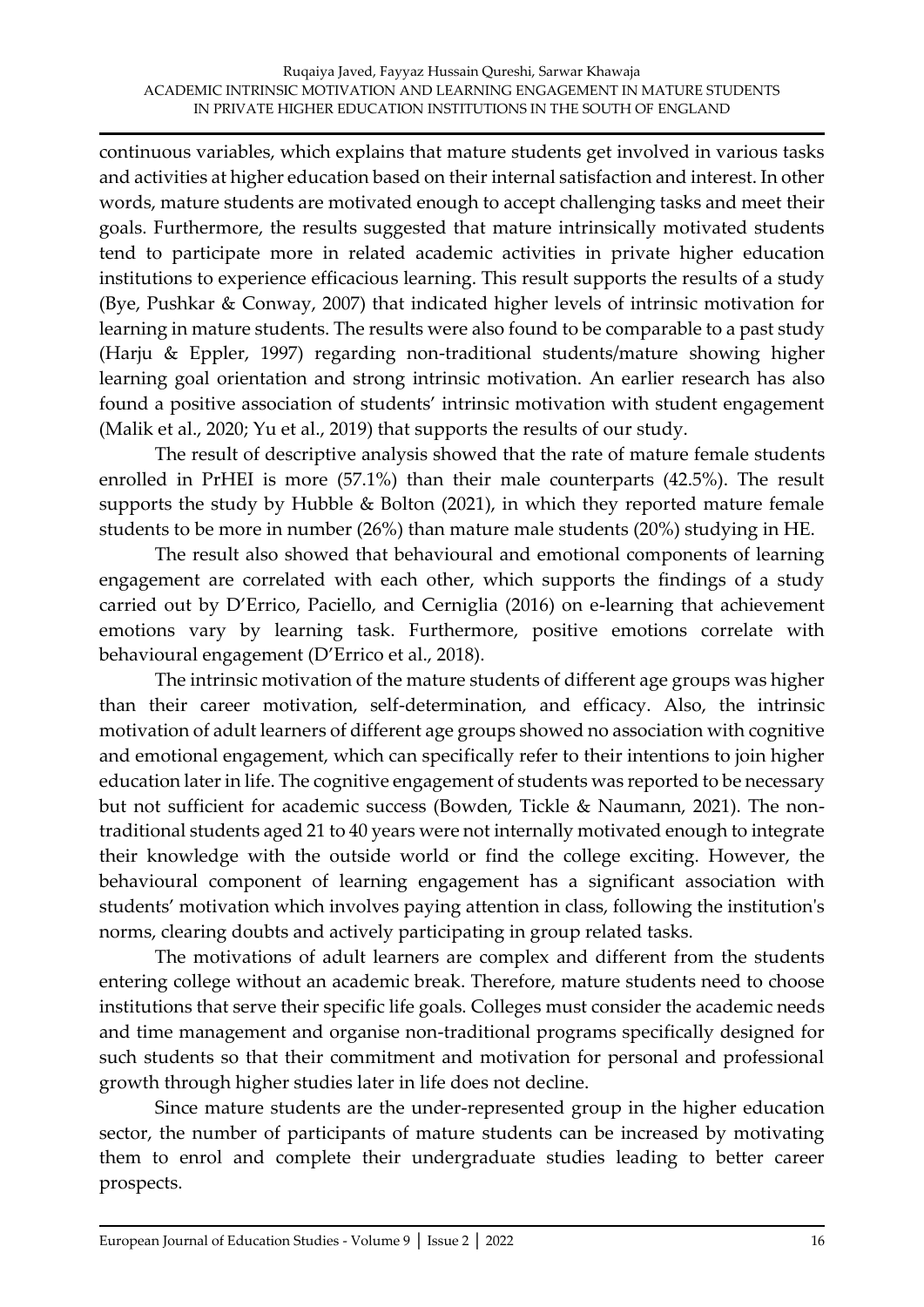Public and private HEIs should make institutions an exciting place of study to intrinsically motivate them for their assignments and integrate various subject information to their prior knowledge to benefit them personally, academically and socially.

Psychologists and research educators also need to study their motivations regarding whether they are enrolled as a part-time or full-time students since their motivations can fluctuate depending on their family commitments, work responsibilities and other priorities. The PrHEIs must also ensure sufficient information regarding the availability of courses that allow students to choose various options. Also, it is suggested to compare their motivation and engagement level with that of traditional students since the latter has a different perspective and coping strategies in dealing with the assigned work.

### **Conflict of Interest Statement**

The authors declare no conflicts of interests.

### **About the Authors**

**Dr. Ruqaiya Javed**, Research Associate at Oxford Business College, Post-Doctoral Fellow (PDF), Psychology, Indian Council of Social Science Research (ICSSR), Ph.D. (Psychology), M.A. (Psychology), BA Hons. (Psychology). Area of interest include quantitative research, psychometrics, educational and motivational counselling.

**Dr. Fayyaz Hussain Qureshi,** BA, (Economics and Journalism); BSc (Botany, Zoology and Chemistry); MA (English Literature); MBA (Marketing); MBA (Finance); MSc (Internet Technologies); Doctorate in Marketing; PGD (Organisations Knowledge); Director of Research and Quality Assurance; Oxford Business College, 65 George Street, Oxford, United Kingdom.

**Sarwar Khawaja,** MBA, LLM, Chairman Business Development, Oxford Business College, 65 George Street, Oxford, United Kingdom.

### **References**

- Artess, J., R. Mellors-Bourne, and T. Hooley. (2017). Employability: A Review of the Literature 2012–2016. *York: Higher Education Academy*
- Ashkzari, K., Piryaei, M. S., & Kamelifar, L. (2018). Designing a Causal Model for Fostering Academic Engagement and Verification of its Effect on Educational Performance. *International Journal of Psychology (IPA) 12* (1): 136–161
- Baumgartner, H., & Hombur, C. (1996). Applications of structural equation modeling in marketing and consumer research: A review. *International Journal of Research in Marketing*, 13, 139-161.
- [Bentler, P. M.](https://en.wikipedia.org/wiki/Peter_M._Bentler) (1990). Comparative fit indexes in structural models. *Psychological Bulletin*. 107 (2): 238–46. [doi](https://en.wikipedia.org/wiki/Doi_(identifier))[:10.1037/0033-2909.107.2.238.](https://doi.org/10.1037%2F0033-2909.107.2.238)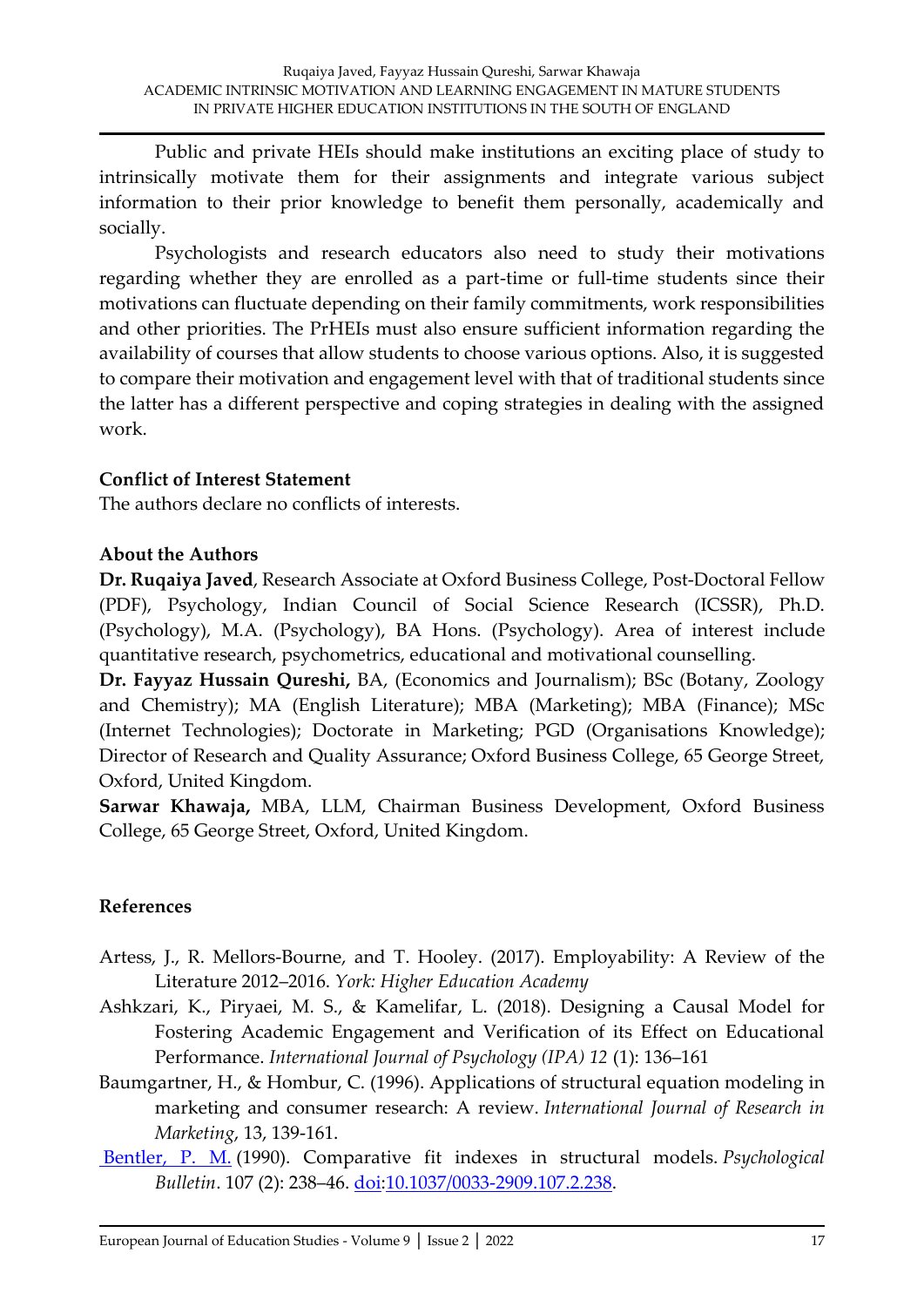- Bowden, J., H., L., Tickle, L., & Naumann, K. (2021). The four pillars of tertiary student engagement and success: a holistic measurement approach, *Studies in Higher Education, 46*:6, 1207-1224, DOI: 10.1080/03075079.2019.1672647
- Bowden, J., Conduit, D., Hollebeek, V., Luoma-Aho, & B. A. Solem. (2017). "Engagement Valence Duality and Spillover Effects in Online Brand Communities." *Journal of Service Theory and Practice 27* (4): 877–897.
- Britton, C., & Baxter, A. (1999). Becoming a Mature Student: gendered narratives of the self. *Gender & Education, 11*(2), 179-193. doi:10.1080/09540259920681
- Browne, M. W., & Cudeck, R. (1993). Alternative ways of assessing model fit. In K. A. Bollen and J. S. Long (Eds.), *Testing structural* equation models (pp. 136-162). Newbury Park, CA: Sage.
- Burke, P. (2007). Men accessing education: masculinities, identifications and widening participation. *Br. J. Sociol. Educ., 28*(4), 411-424. doi:10.1080/01425690701369335
- Bye, D., Pushkar, D., & Conway, M. (2007). Motivation, Interest, and Positive Affect in Traditional and Nontraditional Undergraduate Students. *Adult Education Quarterly, 57*, 141-158. doi: 10.1177/0741713606294235.
- Callender, Claire, & Thomson, J. (2018). The lost part-timers: The decline of part-time undergraduate higher education in England, (available at [https://discovery.ucl.ac.uk/id/eprint/10066734/\)](https://discovery.ucl.ac.uk/id/eprint/10066734/) p20.
- D'Errico, F., M. Paciello, and L. Cerniglia. (2016). When Emotions Enhance Students' Engagement in E-Learning Processes. *Journal of E-Learning and Knowledge Society 12* (4): 9–23.
- D'Errico, F., M. Paciello, B. De Carolis, A. Vattani, G. Palestra, and G. Anzivino (2018). "Cognitive Emotions in E-Learning Processes and Their Potential Relationship with Students' Academic Adjustment." *International Journal of Emotional Education 10* (1): 89–111.
- Deci, E. L. & Ryan, R. M. (1985). Intrinsic motivation and self-determination in human behavior. *Plenum, New York*.
- Deci, E. L., Vallerand, R. J., Pelletier, L. G., & Ryan, R. M. (1991). Motivation and education: A self-determination perspective. *Educational Psychologist, 26*(3&4): 325- 346.
- Erb, S. & Drysdale, M. T. B. (2017). Learning Attributes, Academic Self-Efficacy and Sense of Belonging Amongst Mature Students at a Canadian University. *Studies in the Education of Adults 49*(1):62–74. doi: 10.1080/02660830.2017.1283754.
- Field, J. (2009). Well-Being and Happiness: Inquiry into the Future of Lifelong Learning. (Thematic Paper 4). Leicester: *National Institute of Adult Continuing Education*
- Fielden, J., Middlehurst, R., Woodfield, S., & Olcott, D. (2010). The growth of private and for-profit higher education providers in the UK. *London: Universities UK*. [http://dx.doi.org/10.1016/B978-0-08-100872-0.00005-7.](http://dx.doi.org/10.1016/B978-0-08-100872-0.00005-7)
- *Fortune Business Insights (January, 2021).* Retrieved from: [https://www.globenewswire.com/news-release/2021/01/18/2159744/0/en/Higher-](https://www.globenewswire.com/news-release/2021/01/18/2159744/0/en/Higher-Education-Market-to-Hit-2-367-51-Billion-by-2027-Increasing-Presence-of-Private-Educational-Institutions-Worldwide-to-Fuel-Growth-Fortune-Business-Insights.html)[Education-Market-to-Hit-2-367-51-Billion-by-2027-Increasing-Presence-of-](https://www.globenewswire.com/news-release/2021/01/18/2159744/0/en/Higher-Education-Market-to-Hit-2-367-51-Billion-by-2027-Increasing-Presence-of-Private-Educational-Institutions-Worldwide-to-Fuel-Growth-Fortune-Business-Insights.html)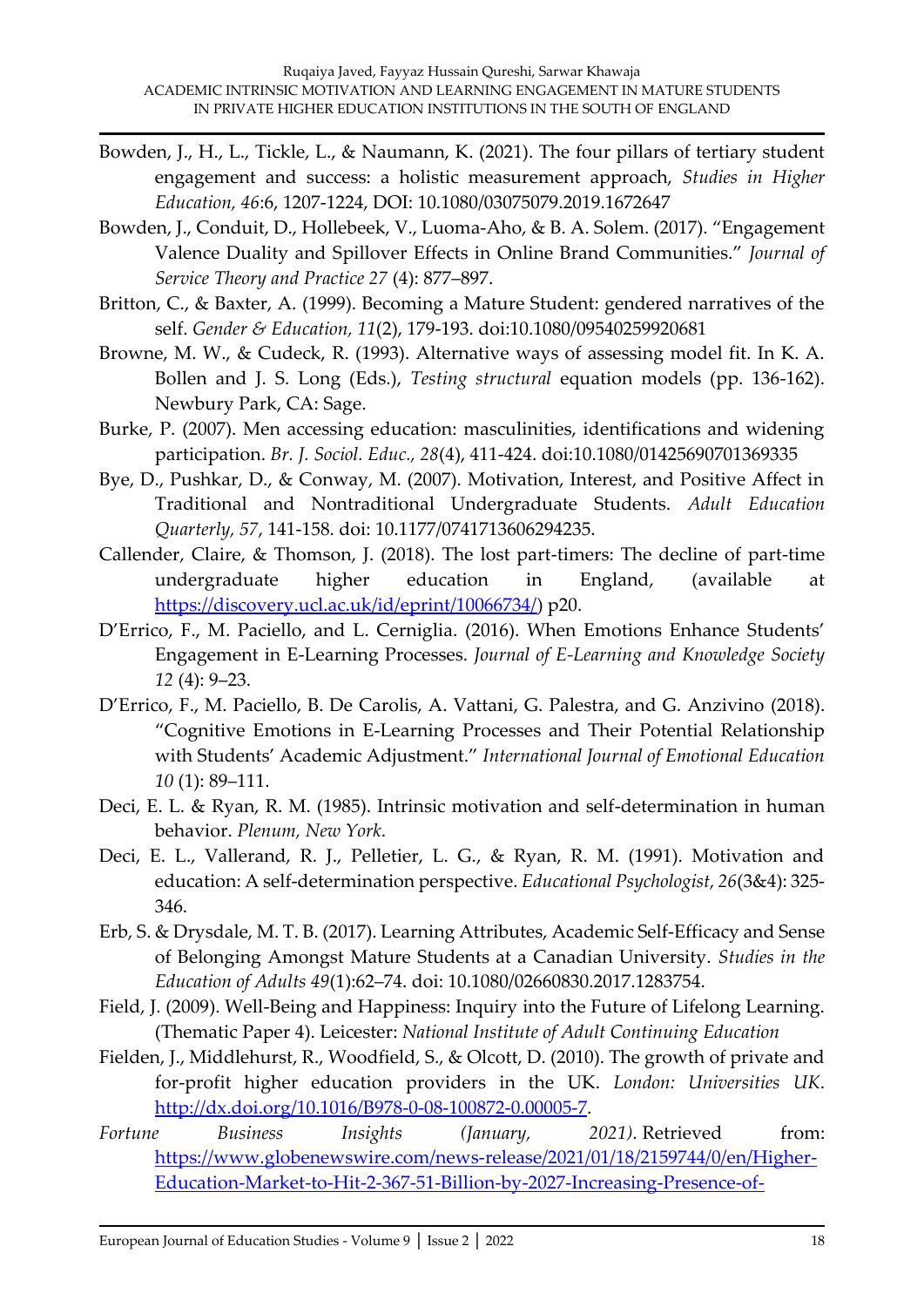[Private-Educational-Institutions-Worldwide-to-Fuel-Growth-Fortune-Business-](https://www.globenewswire.com/news-release/2021/01/18/2159744/0/en/Higher-Education-Market-to-Hit-2-367-51-Billion-by-2027-Increasing-Presence-of-Private-Educational-Institutions-Worldwide-to-Fuel-Growth-Fortune-Business-Insights.html)[Insights.html](https://www.globenewswire.com/news-release/2021/01/18/2159744/0/en/Higher-Education-Market-to-Hit-2-367-51-Billion-by-2027-Increasing-Presence-of-Private-Educational-Institutions-Worldwide-to-Fuel-Growth-Fortune-Business-Insights.html)

- Gottfried, A. E. (1990). Academic intrinsic motivation in young elementary school children. *Journal of Educational Psychology, 82*(3), 525–538.
- Gottfried, A. E., Fleming, J. S., & Gottfried, A. W. (2001). Continuity of academic intrinsic motivation from childhood through late adolescence: A longitudinal study. *Journal of Educational Psychology, 93*, 3–13.
- Harju, B. L., & Eppler, M. A. (1997). Achievement motivation, flow and irrational beliefs in traditional and non-traditional students. *Journal of Instructional Psychology, 24*, 147.
- Hedges, M. (2011). Social Structure and the Importance of Habitus in the Tertiary Education Enrolment Decision. *New Zealand Sociology, 26*(2), 10-35
- Higher Education Authority (2018). National Plan for Equity of Access to Higher Education 2015–2019. Retrieved from: [https://hea.ie/assets/uploads/2021/06/Study-of-Mature-Student Participation-in-](https://hea.ie/assets/uploads/2021/06/Study-of-Mature-Student%20Participation-in-Higher-Education_June-2021.pdf)[Higher-Education\\_June-2021.pdf](https://hea.ie/assets/uploads/2021/06/Study-of-Mature-Student%20Participation-in-Higher-Education_June-2021.pdf)
- Hubble, S., Bolton, P. (2021). Mature higher education students in England. *Briefing paper.*  [https://commonslibrary.parliament.uk/research-briefings/cbp-8809/.](https://commonslibrary.parliament.uk/research-briefings/cbp-8809/)
- Hughes, T., Porter, A., Jones, S., & Sheen, J. (2013). Privately funded providers of higher education in the UK. *BIS Research Paper No 111*. London: Department for Business, Innovation and Skills.
- Indecon International Research Economists (2021). *Study of mature student participation in higher education. What are the challenges? Recommendations for the future.*
- Johnson, M. (2020). Student motivation- Traditional vs. nontraditional college students. In R. Summers, C. Golden, L. Lashley, & E. Ailes (Eds.), *Essays in Developmental Psychology*. Retrieved from<http://www.assessmentpsychologyboard.org/edp/>
- Johnson, M. L., & Kestler, J. L. (2013). Achievement Goals of Traditional and Nontraditional Aged College Students: Using the 3x2 Achievement Goal Framework. *International Journal of Educational Research, 61*, 48-59.
- Johnson, M. L., & Nussbaum, E. M. (2012). Achievement Goals and Coping Strategies: Identifying the Traditional/Non-traditional Students Who Use Them. *Journal of College Student Development, 53*, 41-54.
- Johnson, M. L., Taasoobshirazi, G., Clark, L., Howell, L., & Breen, M. (2016). Motivations of Traditional and Non-traditional College Students: From Self-Determination and Attributions, to Expectancies/Values. *Journal of Continuing Higher Education, 64*(1), 3-15.
- Kahu, E. (2014). Increasing the emotional engagement of firstyear mature‐aged distance students: Interest and belonging. *The International Journal of the First Year in Higher Education, 5*(2), 45‐55. doi:10.5204/intjfyhe.v5i2.231
- Kahu, E. R. (2013). Framing Student Engagement in Higher Education. *Studies in Higher Education 38* (5): 758–773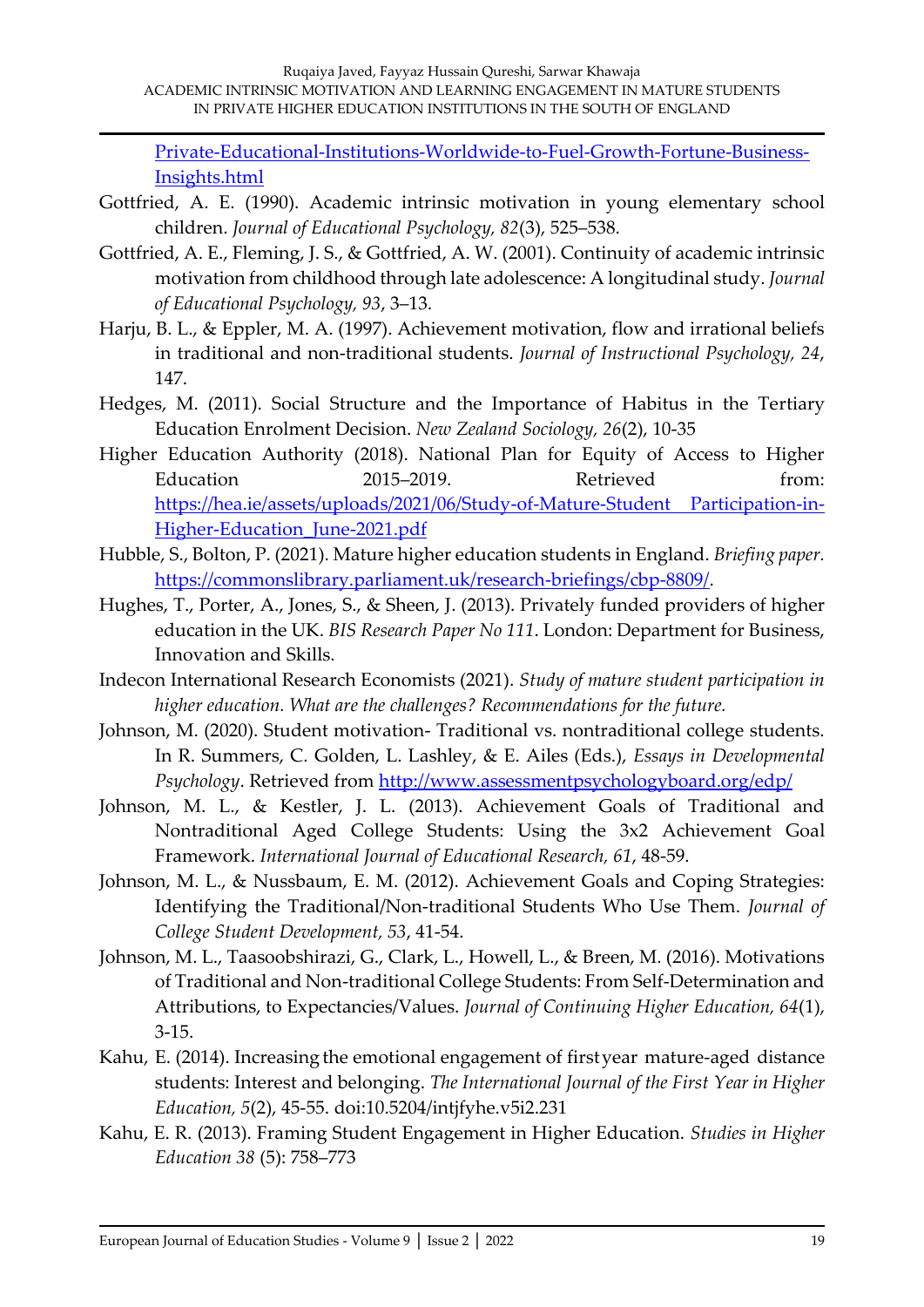- Klem, A. M., and J. P. Connell. (2004). Relationships Matter: Linking Teacher Support to Student Engagement and Achievement. *Journal of School Health 74* (7): 262–273.
- Krause, K. L., and H. Coates. (2008). Students' Engagement in First-Year University. *Assessment & Evaluation in Higher Education 33* (5): 493–505.
- Krause, K. L. D. (2011) Transforming the learning experience to engage students. In: Thomas, L. and Tight, M. (eds.) *Institutional Transformation to Engage a Diverse Student Body.* Bingley: Emerald, pp. 199–212.
- Kuh, G. (2009). What student affairs professionals need to know about student engagement. *Journal of College Student Development, 50*(6), 683‐706. doi: 10.1353/csd.0.0099
- Kuh, G. D. (2001). Assessing What Really Matters to Student Learning Inside the National Survey of Student Engagement. Change: *The Magazine of Higher Learning 33* (3): 10– 17.
- Kuh, G. D. (2003). What we're Learning about Student Engagement from NSSE: Benchmarks for Effective Educational Practices. Change: *The Magazine of Higher Learning 35* (2): 24–32.
- Kuh, G. D., J. L. Kinzie, J. A. Buckley, B. K. Bridges, and J. C. Hayek (2006). What Matters to Student Success: A Review of the Literature Volume 8. *Washington, DC: National Postsecondary Education Cooperative*.
- Lane, K. (2004). Sen. Clinton Unveils Plan to Help Non-traditional Students. *Black Issues in Higher Education, 21* (2), 6.
- Levy, D. (2009). Growth and typology. In S. Bjarnason, et al. (Ed.), *A new dynamic: Private higher education*. Paris: UNESCO.
- Malik, M. J., M. Ahmad, M. R. Kamran, K. Aliza, and M. Z. Elahi. (2020). "Student use of Social Media, Academic Performance, and Creativity: The Mediating Role of Intrinsic Motivation." *Interactive Technology and Smart Education 17* (4), 403–415.
- Maroco, J., Maroco, A. L., Bonini Campos, J. A. D., and Fredricks, J. A. (2016). University student's engagement: Development of the University Student Engagement Inventory (USEI). Psicol. Reflex. e Crit. 29:21. doi: 10.1186/s41155-016-0042-8
- Middlehurst, R., and Fielden, J. (2011). Private Providers in UK Higher Education: Some Policy Options, HEPI-Higher Education Policy Institute.
- Middlehurst, R. (2016). Privately funded higher education providers in the UK: the changing dynamic of the higher education sector, Editor(s): Shah, M., & Nair, C., S. *A Global Perspective on Private Higher Education, Chandos Publishing*.
- Million Plus and National Union of Students. (2012). Never too late to learn: Mature students in higher education, (available at [https://www.millionplus.ac.uk/policy/reports/never-too-late-to-learn\)](https://www.millionplus.ac.uk/policy/reports/never-too-late-to-learn), pp7-8.
- Modood, T. (1993). The number of ethnic minority students in British higher education: some grounds for optimism, *Oxford Review of Education, 19,* 2, 167–82. [CrossRef](http://dx.doi.org/10.1080/0305498930190204)[Google Scholar](https://scholar.google.com/scholar_lookup?title=The+number+of+ethnic+minority+students+in+British+higher+education%3A+some+grounds+for+optimism&author=Modood+T.&publication+year=1993&journal=Oxford+Review+of+Education&volume=19&doi=10.1080%2F0305498930190204)
- National Center for Education Statistics (2002). *Non-traditional Undergraduates.* Retrieved from<http://nces.ed.gov/programs/coe/2002/analyses/non-traditional/sa06.asp>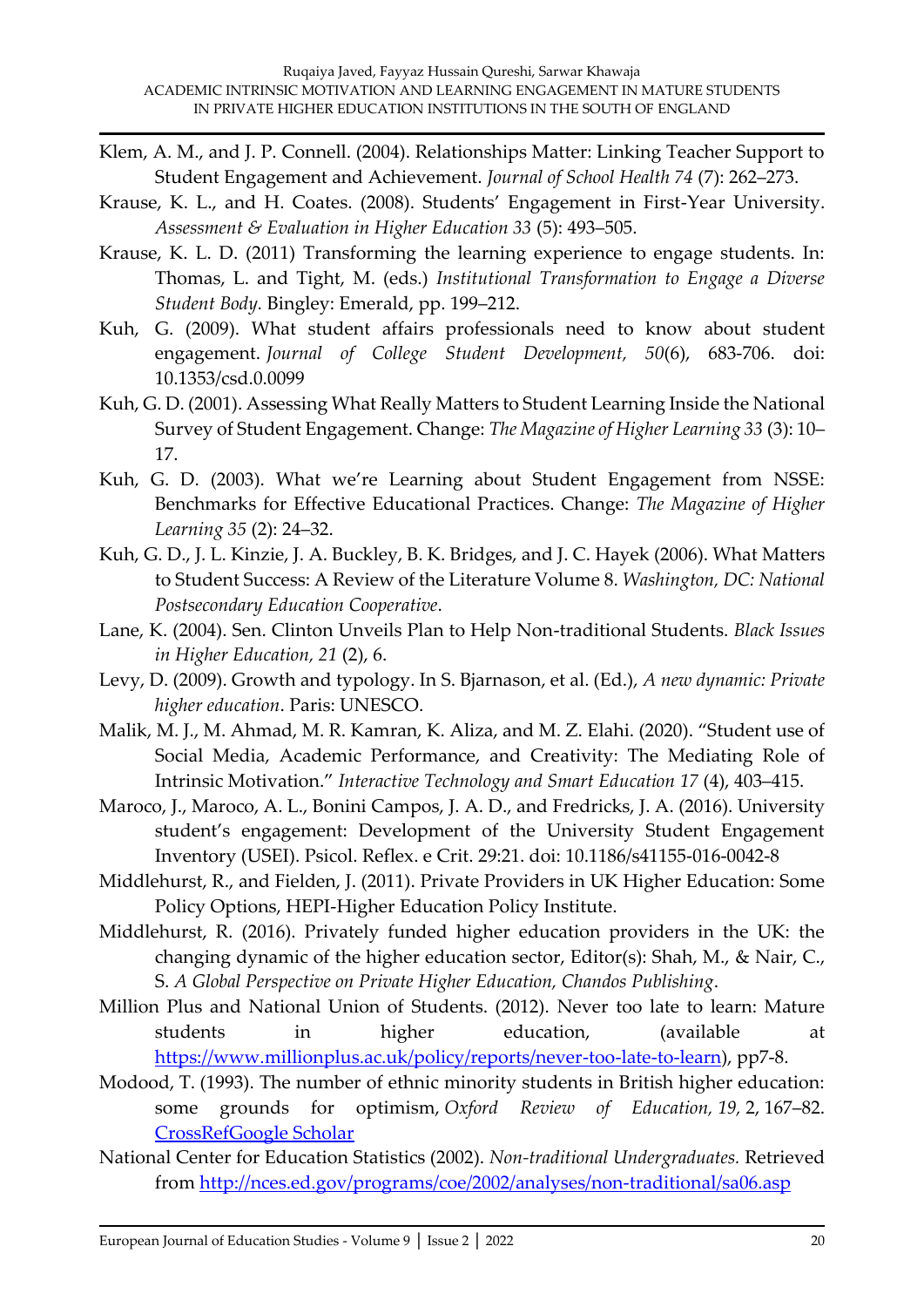National Center for Education Statistics (NCES) (2005). *Waiting to Attend College.*  Retrieved from<http://nces.ed.gov/das/epubs/2005152/index.asp>

Nunnally, J. C. (1978). *Pyschometric Theory*. McGraw-Hill, New York, NY.

NUS (2012). Never Too Late To Learn Mature students in higher education, Retrieved from:

[https://www.researchgate.net/profile/Katy\\_Morris2/publication/301683614\\_Neve](https://www.researchgate.net/profile/Katy_Morris2/publication/301683614_Never_Too_Late_To_Learn_Mature_students_in_higher_education/links/5721d98e08ae0926eb46c7f0/Never-Too-Late-To-Learn-Mature-students-in-higher-education.pdf) [r\\_Too\\_Late\\_To\\_Learn\\_Mature\\_students\\_in\\_higher\\_education/links/5721d98e08a](https://www.researchgate.net/profile/Katy_Morris2/publication/301683614_Never_Too_Late_To_Learn_Mature_students_in_higher_education/links/5721d98e08ae0926eb46c7f0/Never-Too-Late-To-Learn-Mature-students-in-higher-education.pdf) [e0926eb46c7f0/Never-Too-Late-To-Learn-Mature-students-in-higher](https://www.researchgate.net/profile/Katy_Morris2/publication/301683614_Never_Too_Late_To_Learn_Mature_students_in_higher_education/links/5721d98e08ae0926eb46c7f0/Never-Too-Late-To-Learn-Mature-students-in-higher-education.pdf)[education.pdf.](https://www.researchgate.net/profile/Katy_Morris2/publication/301683614_Never_Too_Late_To_Learn_Mature_students_in_higher_education/links/5721d98e08ae0926eb46c7f0/Never-Too-Late-To-Learn-Mature-students-in-higher-education.pdf)

- Osborne, M., Marks, A. & Turner, E., (2004). Becoming a mature student: How adult applicants weigh the advantages and disadvantages of higher education. Higher Education: The International Journal of Higher Education and Educational Planning, 48(3), pp. 291-315.
- Pierce, W. D, Cameron, J., Banko, K. M., & So, S. (2003). Positive effects of rewards and performance standards on intrinsic motivation. *Psychological Record, 53*, 561-578.
- Qureshi, F., Khawaja, S., Zia, T. (2020). Mature Undergraduate Students' Satisfaction with Online Teaching During the Covid-19, European Journal of Education Studies, Vol. 7, No 12.
- Qureshi, F., and Khawaja, S. (2021). The Growth of Private Higher Education: An Overview in The Context of Liberalisation, Privatisation and Marketisation, European Journal of Education Studies, Vol. 8, No 9.
- Qureshi, F., Khawaja, S., Zia, T. (2021). Conceptualisation of Student Satisfaction in The Context of UK Higher Education International Journal of Business Marketing and Management (IJBMM) Volume 6 Issue 12
- Ramsden, P. (2003) *Learning to teach in higher education.* 2nd ed. London: Routledge Falmer.
- Raykov, T., Marcoulides, G. A. (2011). Introduction to Psychometric Theory. *Routledge, Taylor & Francis Group*, New York, NY. <https://doi.org/10.4324/9780203841624>
- Rhijn, T., Lero, D. S., and Burke, T. (2016). Why Go Back to School? Investigating the Motivations of Student Parents to Pursue Post‐Secondary Education. *New Horizons in Adult Education & Human Resource Development 28*(2):14–26. doi: 10.1002/nha3.20135.
- Schaufeli, W. B., M. Salanova, V. González-Romá, and A. B. Bakker. (2002). The Measurement of Engagement and Burnout: A Two Sample Confirmatory Factor Analytic Approach. *Journal of Happiness Studies 3* (1): 71–92.
- Schuller, T., Preston, J., Hammond, C., Grundy, A. & Bynner, J. (2004). The Benefits of Learning: The impact of education on health and family life and social capital *(London and New York: Routledge Falmer)*.
- Shah, M., & Nair, C. S. (2016). A Global Perspective on Private Higher Education. *Chandos Publishing.* [https://doi.org/10.1016/C2015-0-04210-1.](https://doi.org/10.1016/C2015-0-04210-1)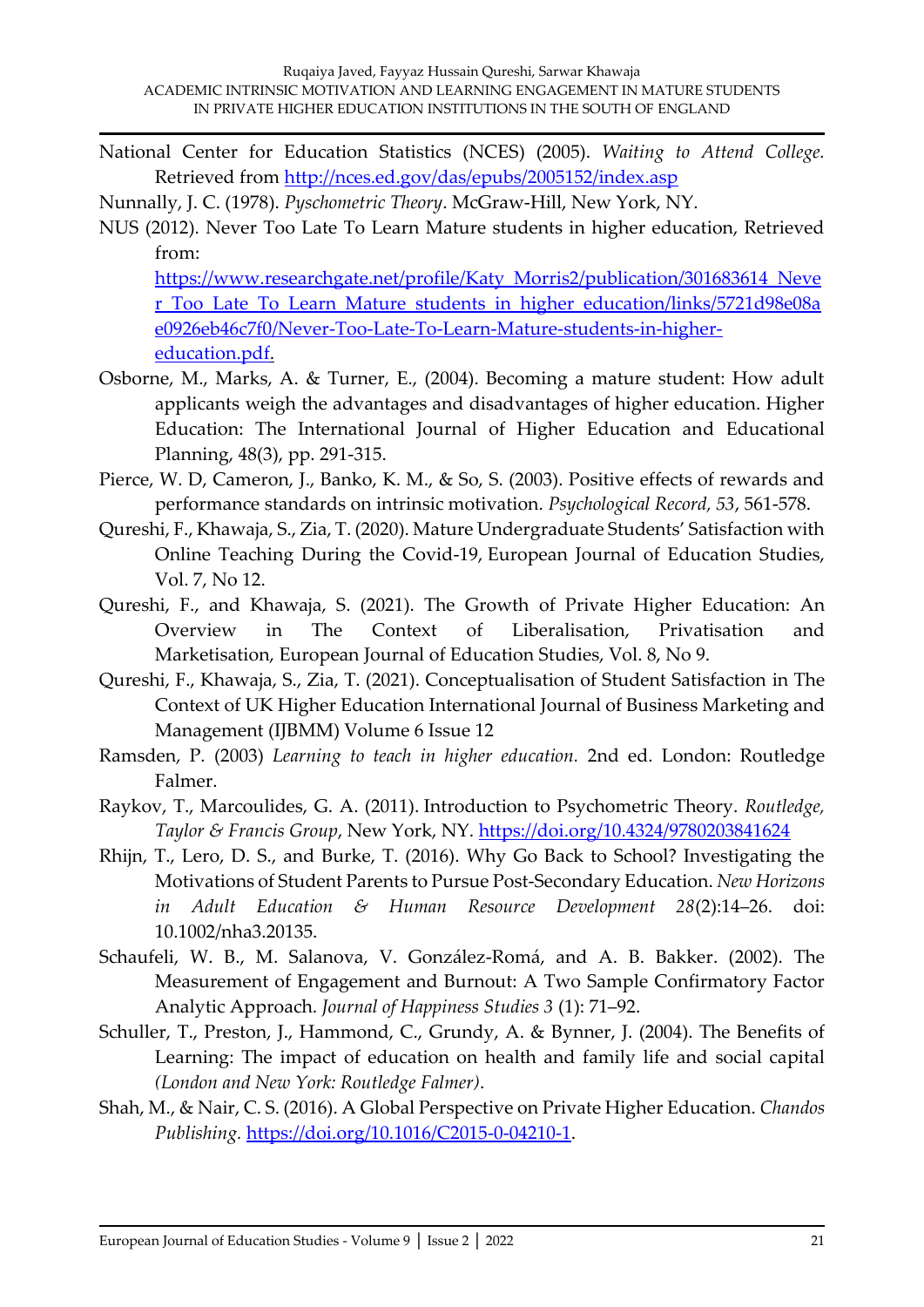- Shillingford, S. & Karlin, N., J. (2013). The role of intrinsic motivation in the academic pursuits of non-traditional students. *New Horizons in Adult Education and Human Resource Development 25*(3), DOI: [10.1002/nha3.20033](http://dx.doi.org/10.1002/nha3.20033)
- Shury, J., Adams, L., Barnes, M., Huntley Hewitt, J., & Oozeerally, T. (2016). Understanding the Market of Alternative Higher Education Providers and their Students in 2014.
- Streiner, D. L. (2003). Starting at the beginning: An introduction to coefficient alpha and internal consistency. *Journal of Personality Assessment, 80*(1), 99–103. doi:10.1207/S15327752JPA8001\_18
- Study London (2019) Retrieved from: [https://www.studylondon.ac.uk/why-study-in](https://www.studylondon.ac.uk/why-study-in-london/top-10-facts)[london/top-10-facts](https://www.studylondon.ac.uk/why-study-in-london/top-10-facts)
- Sutton, & Charlotte, E. (2019). Does age matter in higher education? *Investigating mature undergraduate students' experiences, PhD Thesis,* (available at [https://leicester.figshare.com/articles/thesis/Does\\_Age\\_Matter\\_in\\_Higher\\_Educat](https://leicester.figshare.com/articles/thesis/Does_Age_Matter_in_Higher_Education_Investigating_Mature_Undergraduate_Students_) ion Investigating Mature Undergraduate Students Experiences/10321283), pp71-76.
- Swain, J., & Hammond, C. (2011). The motivations and outcomes of studying for parttime mature students in higher education, *International Journal of Life long Education, 30*:5, 591-612.
- Trowler, V., & Trowler, P. (2010). Student engagement evidence summary.York. United Kingdom: *The Higher Education Academy*.
- Trowler, V. (2010). Student Engagement Literature Review. *The Higher Education Academy 11*: 1–15.
- TUC (2017) Retrieved from: [https://www.tuc.org.uk/news/london-and-south-east-set](https://www.tuc.org.uk/news/london-and-south-east-set-account-40-economy-end-next-parliament-says-tuc)[account-40-economy-end-next-parliament-says-tuc](https://www.tuc.org.uk/news/london-and-south-east-set-account-40-economy-end-next-parliament-says-tuc)
- Tucker, L. R.; Lewis, C. (1973). A reliability coefficient for maximum likelihood factor analysis. *Psychometrika*. 38: 1–10. [doi:](https://en.wikipedia.org/wiki/Doi_(identifier))[10.1007/BF02291170.](https://doi.org/10.1007%2FBF02291170)
- Universities and Colleges Admissions Service (UCAS) (2021) 2020 Entry UCAS Undergraduate Reports by Sex, Area Background, and Ethnic Group, Cheltenham
- Universities and Colleges Admissions Service (UCAS) (2020). Retrieved from: [https://www.ucas.com/undergraduate/student-life/mature-undergraduate](https://www.ucas.com/undergraduate/student-life/mature-undergraduate-students)[students.](https://www.ucas.com/undergraduate/student-life/mature-undergraduate-students)
- Wagner, L., (1989). Access and Standards: An Unresolved (and Unresolvable?) Debate. In: C. Ball & H. Eggins, eds. Higher Education into the 1990's: New Dimensions. Stony Stratford: SRHE, pp. 29-37.
- Waterman, A. S. (2005). When Effort Is Enjoyed: Two Studies of Intrinsic Motivation for Personally Salient Activities. Motivation & Emotion, 29, 165-188.
- Waters, J., & Lemon, N. (2019). First year mature age students' motivations for university study, *proceeding of the 5th STARS (Students Transitions Achievement Retention & Success) Conference*, Melbourne.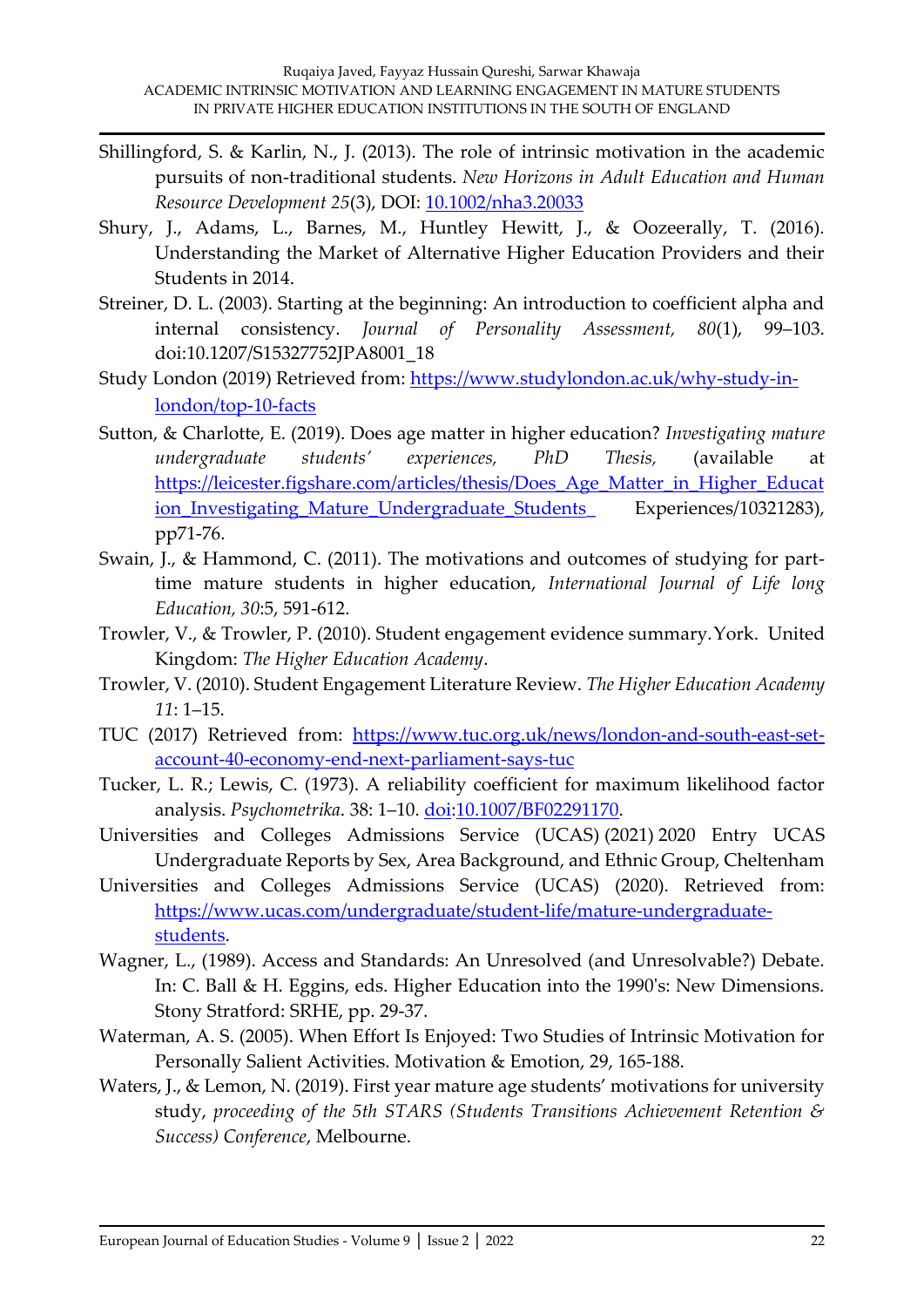- Wentzel, K. (2012). Part III Commentary: Socio-Cultural Contexts, Social Competence, and Engagement at School*. In Handbook of Research on Student Engagement,* 479–488. Boston, MA: Springer.
- Whannell, R., & Whannell, P. (2015). Identity theory as a theoretical framework to understand attrition for university students in transition. *Student Success, 6*(2). doi:10.5204/ssj.v6i2.286
- Willans, J., & Seary, K. (2007). 'I'm Not Stupid after All' Changing Perceptions of Self as a Tool for Transformation. *Australian Journal of Adult Learning, 47*(3), 433-452.
- Xiaoying, M. Abbott. (2016). The issue of contractible quality, quality assurance, and information asymmetries in higher education, Editor(s): Shah, M., & Nair, C., S. *A Global Perspective on Private Higher Education, Chandos Publishing*, p. 1-11, ISBN 9780081008720, [https://doi.org/10.1016/B978-0-08-100872-0.00001-X.](https://doi.org/10.1016/B978-0-08-100872-0.00001-X)
- Yu, S., N. Zhou, Y. Zheng, L. Zhang, H. Cao, and X. Li. (2019). "Evaluating Student Motivation and Engagement in the Chinese EFL Writing Context." *Studies in Educational Evaluation 62*, 129–141.
- Zepke, N. (2014). Student Engagement Research in Higher Education: Questioning an Academic Orthodoxy. *Teaching in Higher Education 19* (6): 697–708
- Zepke, N., L. Leach, and P. Butler. (2014). Student Engagement: Students' and Teachers' Perceptions. *Higher Education Research & Development 33* (2): 386–398.
- Ziegele F., van Vught F. (2020). Understanding Institutional Diversity. In: Teixeira P.N., Shin J.C. (eds) *The International Encyclopedia of Higher Education Systems and Institutions.* Springer, Dordrecht. [https://doi.org/10.1007/978-94-017-8905-9\\_538](https://doi.org/10.1007/978-94-017-8905-9_538)
- Zwart, M. B. (2009). A Phenomenological Study of Students' Perceptions of Engagement at a Midwestern Land Grant University. University of South Dakota. *ProQuest Dissertations Publishing*, 2009. 3382637.